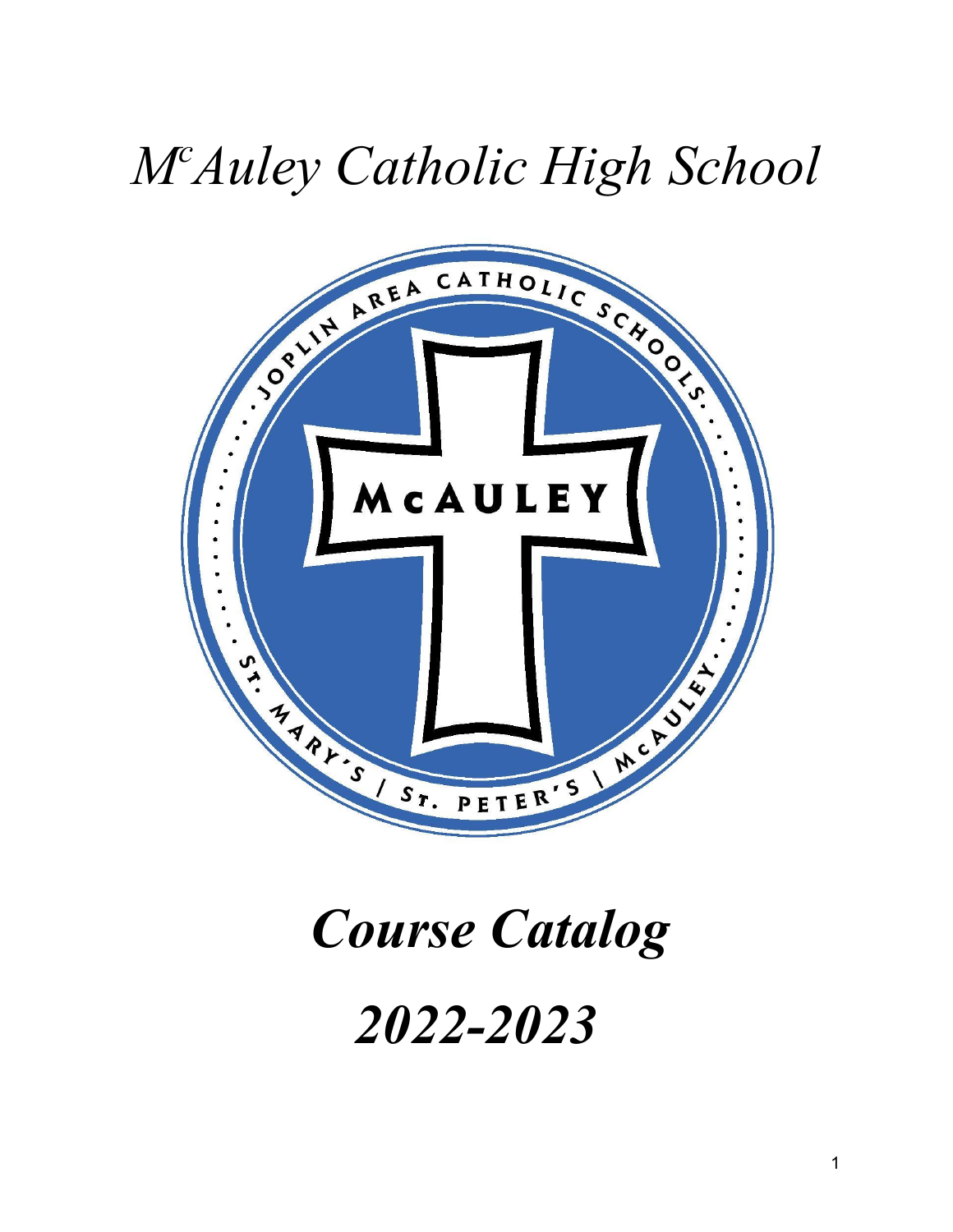## **Table of Contents**

| $\overline{2}$ |
|----------------|
| 5              |
| 6              |
| $7-9$          |
| $10 - 12$      |
| $13 - 15$      |
| $16-17$        |
| 18-20          |
| $21 - 22$      |
| 23             |
| 24             |
| 25             |
| 25             |
| 26             |
| 27             |
| 28             |
|                |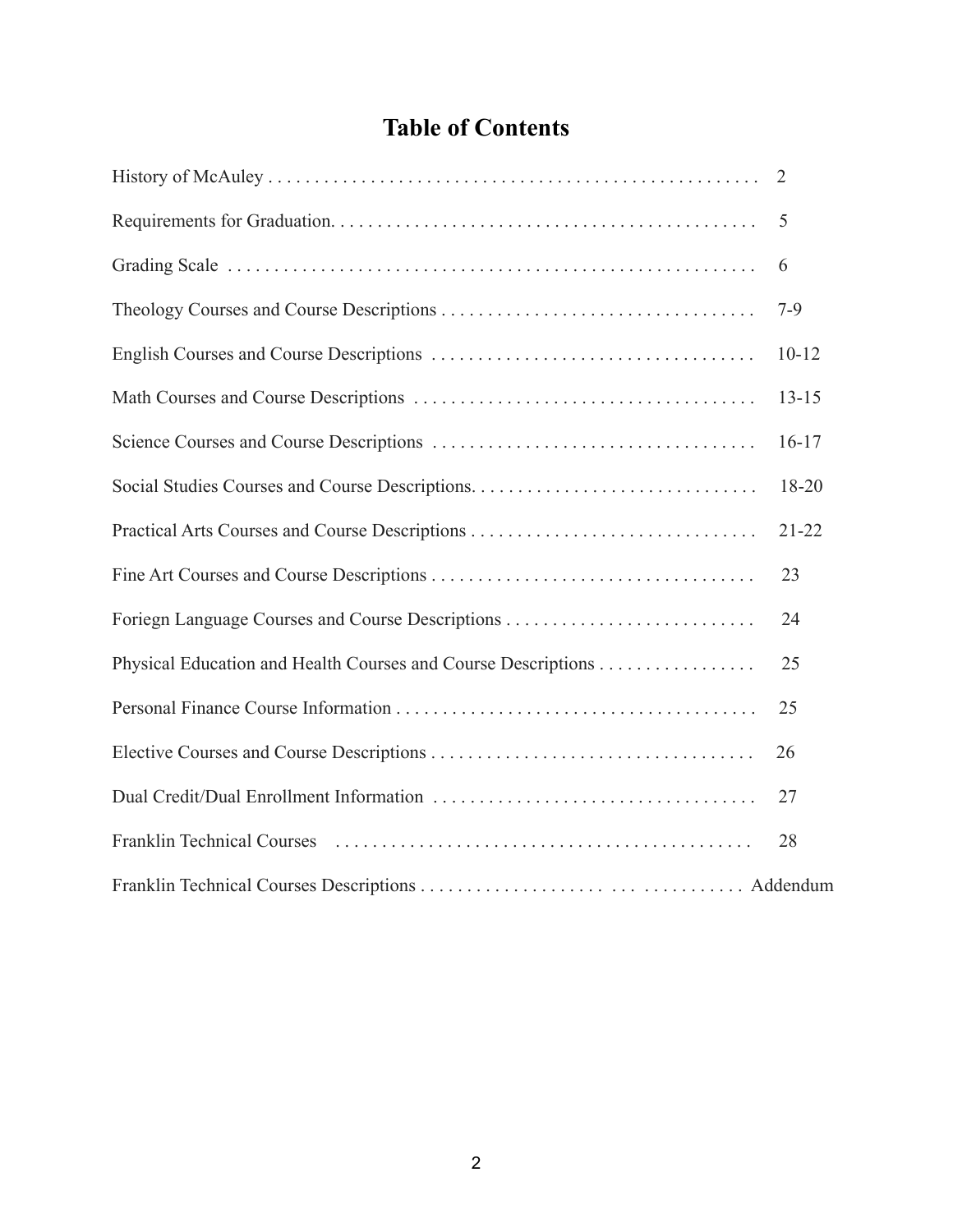#### **Introduction**

**McAuley Catholic is named after Catherine McAuley who lived from 1778 to 1841. Catherine was born into a wealthy family in Ireland. Her father, who died when Catherine was very young, brought poor children to their home on weekends for instruction in the Catholic faith, and his compassion influenced her entire life. Catherine's mother taught her independence, poise, and charm, and after her mother's premature death, Catherine went to live with the Callaghans. For twenty years, she cared for them and their estate, grew closer to God through prayer, and performed works of charity. She inherited the Callaghans' fortune and used the money to build the House of Mercy, a home for working girls and orphans and a school for poor children. Other women joined her, and in 1831, Catherine founded the Sisters of Mercy. Soon they were invited to other parts of Ireland and England. Two years after Catherine's death, Frances Warde led the Sisters of Mercy to the United States. Within fifty years, the circle of Mercy encompassed the world. The Sisters of Mercy established Catholic schools in Joplin in 1885.**

**Mission Statement: The Joplin Area Catholic School System (JACSS) provides students a strong academic and Catholic faith foundation. Our goal is to teach young people to integrate Christian values into all aspects of life. We provide students with educational and social skills needed to be active, productive members of the community and Church. We endeavor to graduate young adults who are effective witnesses to the presence of Christ in the world.**

**Students at McAuley Catholic High School spend four years preparing for their futures by developing their hearts, minds, and souls to be Christ-like stewards in their everyday lives. Students in grades 9-12 benefit from a course load that provides a Missouri College Prep Certificate as well as the opportunity to take courses for college credit. We strive to graduate young adults who make decisions with Christ in mind as they are the future of the Joplin community, the nation, and our church community.**

**This catalog provides information about all course offerings. The process of scheduling classes is one of the most important things you and your student will do over the next four years. When reviewing your student's schedule, carefully consider all available course options and assist your student in making choices that are best for him/her.**

**Below are some important policies and scheduling suggestions to be aware of as you make scheduling choices.**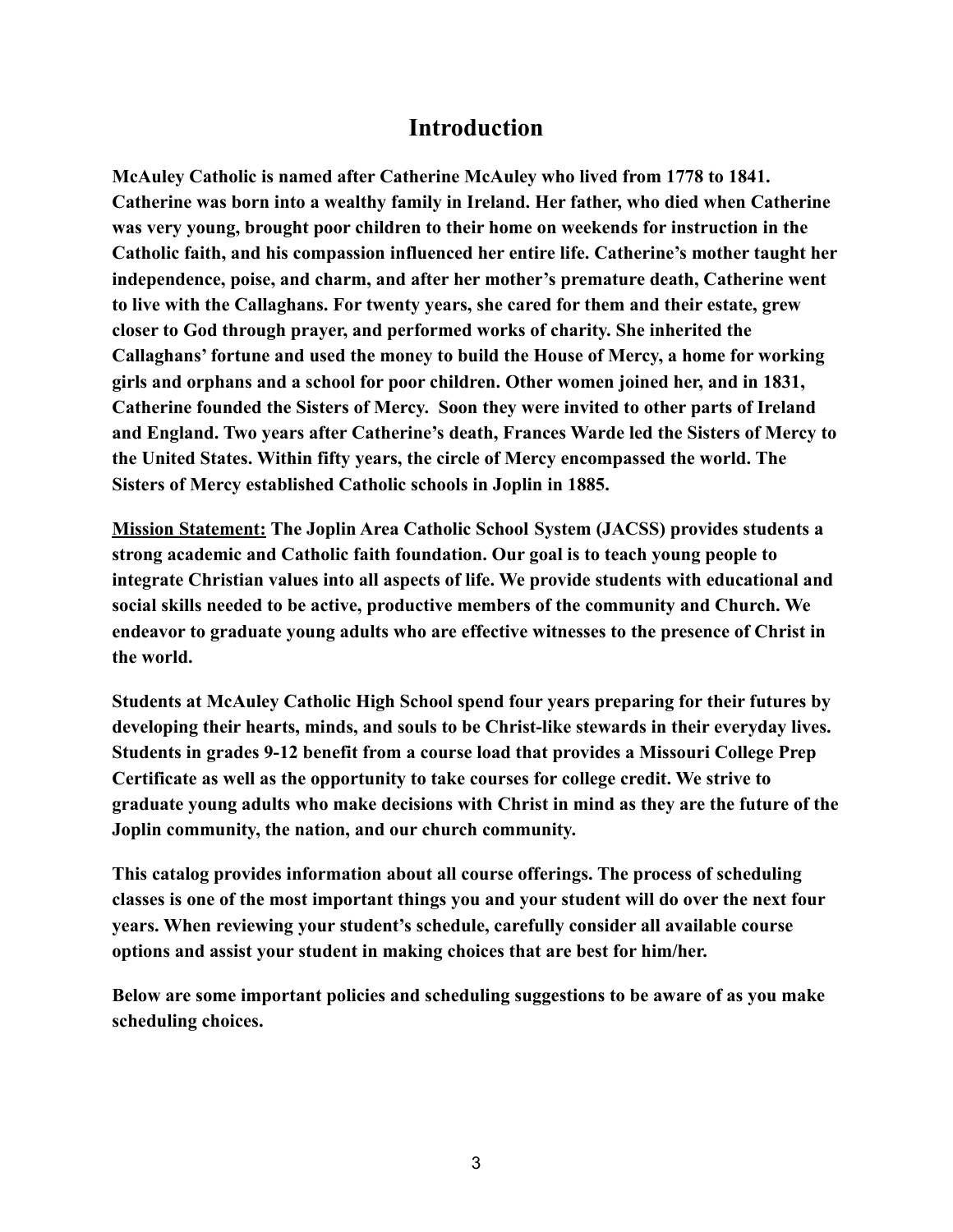## **Academic Information**

M<sup>c</sup>Auley Catholic High School is a member of, and accredited by, the Missouri Nonpublic School Accrediting Association. We offer a variety of courses, each of which is designed to prepare students for future success.

| <b>Subject</b>          | <b>Credits</b>                                                   |
|-------------------------|------------------------------------------------------------------|
| Theology                | 4.0                                                              |
| English                 | 4.0                                                              |
| Mathematics             | 3.0                                                              |
| Science                 | 3.0                                                              |
| <b>Social Studies</b>   | 2.5                                                              |
| Government              | 0.5                                                              |
| <b>Personal Finance</b> | 0.5                                                              |
| <b>Practical Arts</b>   | 1.0                                                              |
| Fine Arts               | 1.0                                                              |
| Foreign Languages       | 2.0                                                              |
| <b>Health Education</b> | 0.5                                                              |
| Physical Education      | 1.0                                                              |
| Electives               | 9.0                                                              |
| <b>Total</b>            | 31.00 (Class of 2023)<br>Class of 2024 and beyond 32.00 required |

### **Graduation Requirements\***

**\****All students must pass the U.S. Constitution test, Missouri Constitution test and a Civics exam.*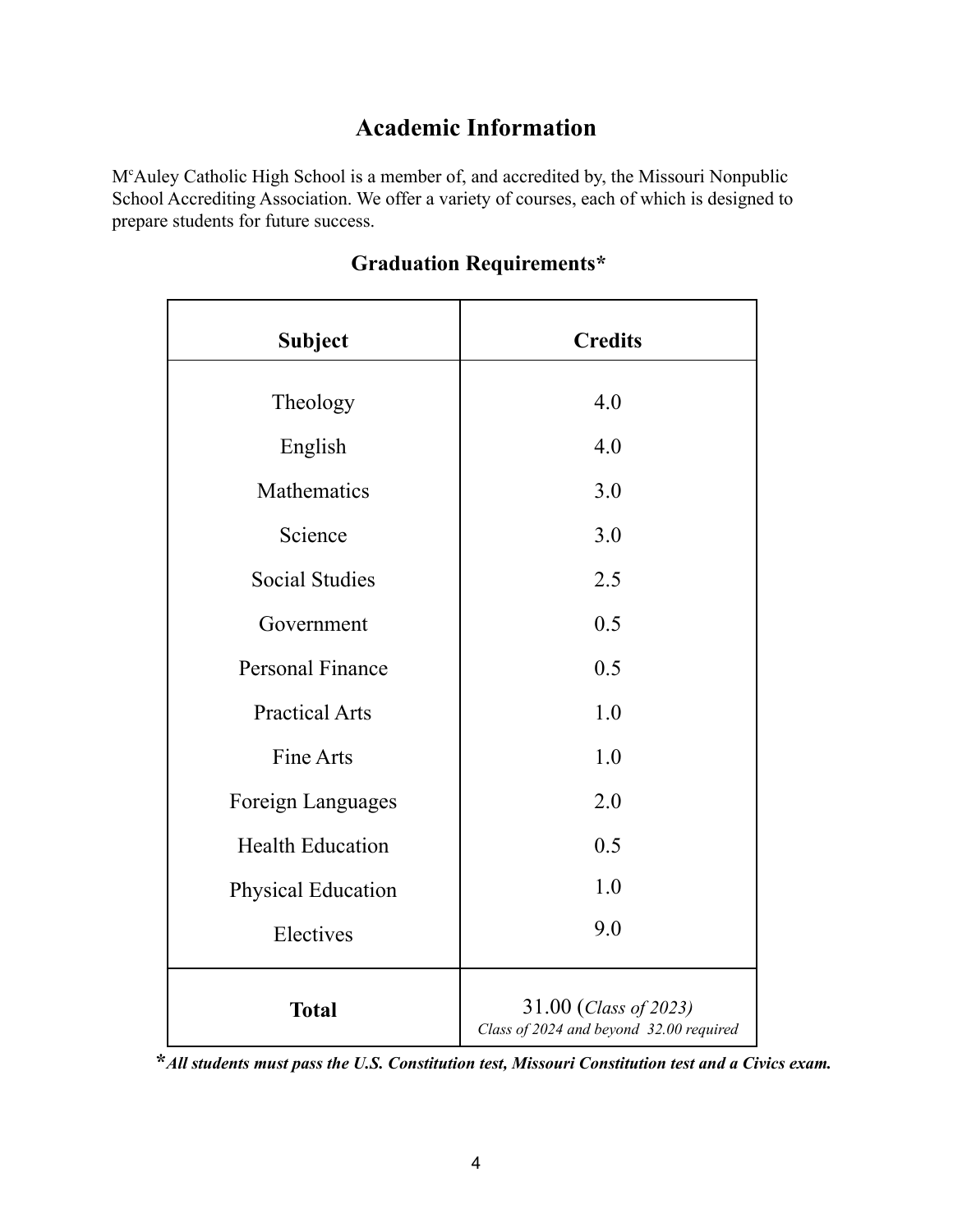| <b>Letter Grades</b> | Percent   | <b>Point Value</b> | <b>Honors Point Value</b> |
|----------------------|-----------|--------------------|---------------------------|
| $\mathbf{A}$         | 93-100    | 4.0                | 5.0                       |
| $A-$                 | 90-92     | 3.667              | 4.667                     |
| $B+$                 | 87-89     | 3.333              | 4.333                     |
| $\bf{B}$             | 83-86     | 3.0                | 4.0                       |
| $B-$                 | 80-82     | 2.667              | 3.667                     |
| $C+$                 | 77-79     | 2.333              | 2.333                     |
| $\mathcal{C}$        | $73 - 76$ | 2.0                | 2.0                       |
| $C-$                 | 70-72     | 1.667              | 1.667                     |
| $D+$                 | 68-69     | 1.333              | 1.333                     |
| D                    | 66-67     | 1.0                | 1.0                       |
| $D-$                 | 65        | 0.667              | 0.667                     |
| F                    | $0 - 64$  | $\boldsymbol{0}$   | $\boldsymbol{0}$          |

#### **Grading Scale**

\*Students must earn a B- or higher in Honors courses to receive the Honors Points Value.

#### **Grade Point Average (GPA)**

McAuley Catholic has a 4.0 grading scale. Cumulative grade point averages are weighted and calculated at the end of each semester.

#### **McAuley Catholic High School Graduation Honors**

The ranks of Valedictorian and Salutatorian are recognized based on the students' cumulative grade point average (GPA) at the end of the second semester of the senior year. The top ranked student will be named Valedictorian. The second ranked student will be named Salutatorian. A student must qualify for a College Preparatory Certificate to be considered for Valedictorian and Salutatorian honors.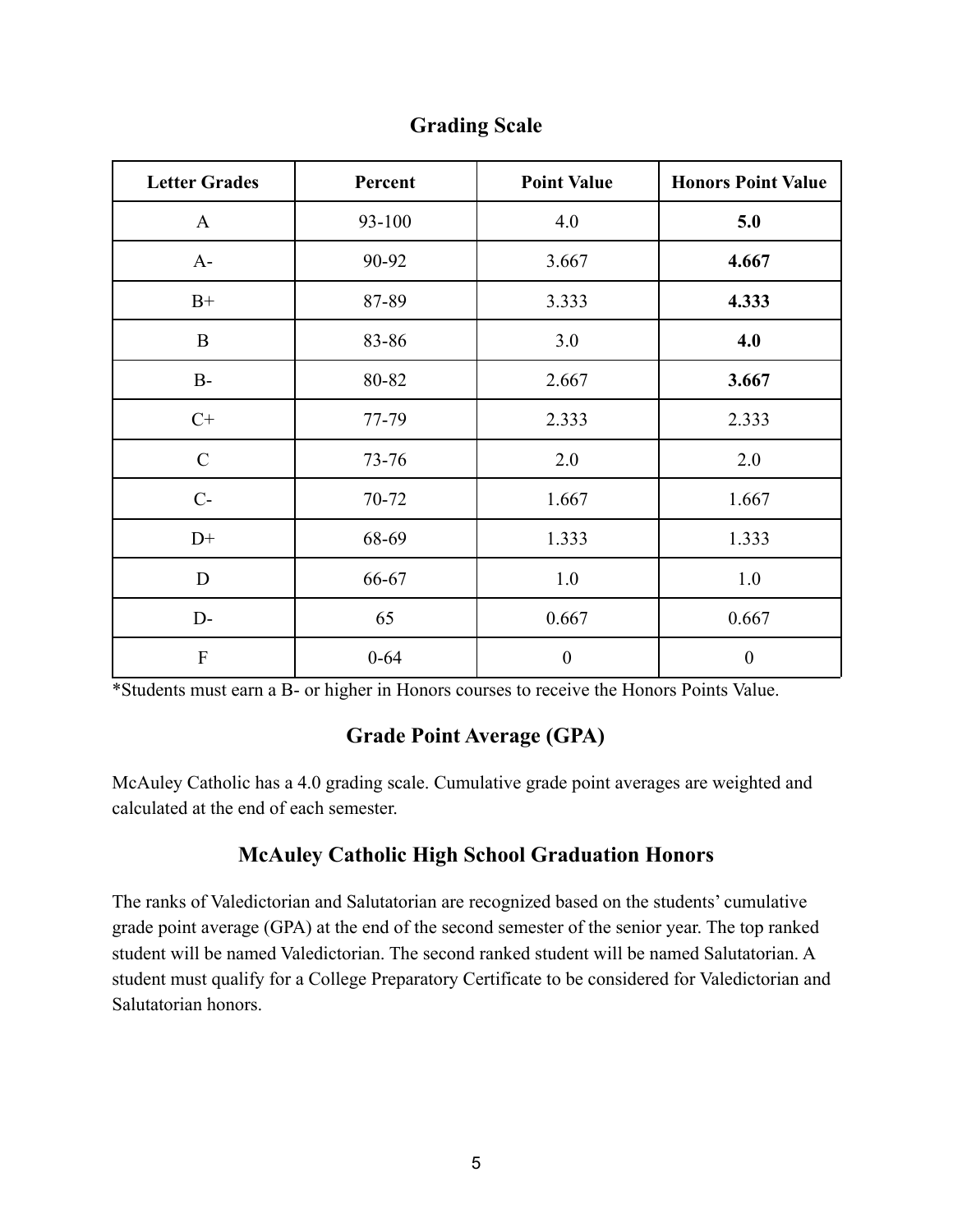## **THEOLOGY**

| Freshman                                                                                                              | Sophomore                                                                                                           | Junior                                                                                             | Senior                                                                                                 |
|-----------------------------------------------------------------------------------------------------------------------|---------------------------------------------------------------------------------------------------------------------|----------------------------------------------------------------------------------------------------|--------------------------------------------------------------------------------------------------------|
| <b>Even Grad Years:</b><br>The Paschal<br>Mystery. Christ's<br>Mission of Salvation/<br>Jesus and the Church<br>Today | <b>Even Grad Years:</b><br>The Paschal<br>MysteryChrist's<br>Mission of Salvation/<br>Jesus and the Church<br>Today | <b>Even Grad Years:</b><br><b>Exploring World</b><br>Religions/Catholic<br>Vocation and Mission    | <b>Even Grad Years:</b><br><b>Exploring World</b><br>Religions/Catholic<br><b>Vocation and Mission</b> |
| <b>Odd Grad Years:</b><br><b>Revelation of Jesus</b><br>Christ/Jesus Christ<br>His Mission and<br>Ministry            | <b>Odd Grad Years:</b><br>Revelation of Jesus<br>Christ/Jesus Christ<br>His Mission and<br>Ministry                 | <b>Odd Grad Years:</b><br>Sacraments/<br>Foundations of<br>Catholic Morality and<br>Social Justice | <b>Odd Grad Years:</b><br>Sacraments/<br>Foundations of<br>Catholic Morality and<br>Social Justice     |

All students are required to take one full year of Theology each year. Students must earn 4.0 credits during *grades 9-12.*

#### **Freshmen and Sophomores:**

*During EVEN graduating years will take the following courses:*

#### **THEO 200 The Paschal Mystery..Christ's Mission of Salvation Semester 1 0.5 Credit Grades 9-10**

This course focuses on the Paschal Mystery and is an introduction to the mystery of Jesus Christ, the living Word of God, the Second Person of the Blessed Trinity. In this course, students will understand that Jesus Christ is the ultimate revelation to us from God, and that He fulfills the old covenants and Old Testament prophecies. Students will learn that the encounter with Jesus in the Eucharist is a call to bring Him into our lives and into the world. This course is in conformity with the United States Bishops Curriculum Framework and fulfills the requirements for core course III.

#### **THEO 240 Jesus and the Church Today Semester 2 0.5 Credit Grades 9-10**

This course focuses on the developments of the Catholic Church following Jesus' appearance to the Apostles at Pentecost throughout history to the present day. It is designed to help students know Jesus through His people, the Church, and to recognize the ongoing presence of the Holy Spirit in the Church's history. Topics such as the saints and other prominent Catholic characters, major Church documents, and select Church councils, will be identified, explored, and analyzed. This course is in conformity with the United States Bishops Curriculum Framework Course and fulfills the requirements for core course IV.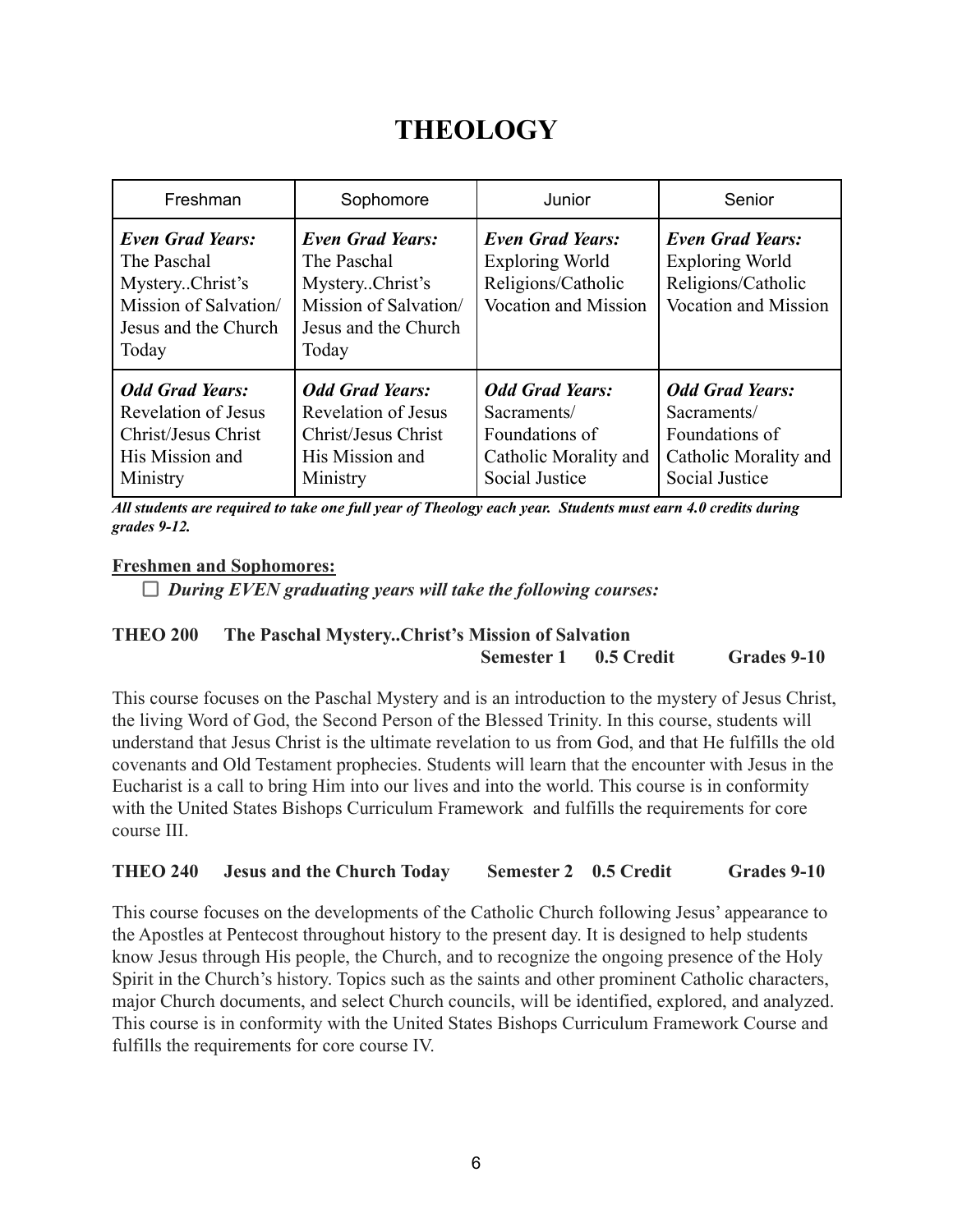#### *During ODD graduating years will take the following course:*

#### **THEO 280 Revelation of Jesus Christ Semester 1 0 .5 Credit Grades 9-10**

The purpose of this course is to give students a general knowledge and appreciation of the Sacred Scriptures. Through their study of the Bible they will come to encounter the living Word of God, Jesus Christ. In this course students will learn about the Bible, authored by God through Inspiration, and its value to people throughout the world. Students will read the Bible and become familiar with the major sections of the Bible and books included in each section, paying particular attention to the Gospels, where they may grow to know and love Jesus Christ more personally. This course is in conformity with the United State Bishops Curriculum Framework and fulfills the requirements for core course I.

#### **THEO Jesus Christ: His Mission and Ministry Semester 2 0 .5 Credit Grades 9-10**

The purpose of this course is to introduce students to the mystery of Jesus Christ, the living Word of God, the Second Person of the Blessed Trinity. The course discusses what Jesus Christ reveals about God the Trinity as well as what he reveals about human beings, and it challenges students to follow Jesus so as to grow into the people God calls them to be and to achieve eternal life with the Trinity. In this course, students will understand that Jesus Christ is the ultimate Revelation to us from God. In learning about who he is, the students will also learn who he calls them to be. This course is in conformity with the United State Bishops Curriculum Framework and fulfills the requirements for core course II.

#### **Juniors and Seniors:**

#### *During ODD graduating years will take the following course:*

#### **THEO 300 Sacraments Semester 1 0.5 Credit Grade 11-12**

The course of Sacraments is organized around the traditional definition of sacrament as defined in the *Catechism of the Catholic Church*- an efficacious sign of grace, instituted by Christ and entrusted to the Church, by which divine life is given to us by the power and work of the Holy Spirit. Students will see who Jesus is revealed in a unique way through the Sacraments, and we will explore concrete ways to understand and more fully participate in them and benefit from their graces. This course is in conformity with the United States Bishops Curriculum Framework Course, and it fulfills the requirements for core course V.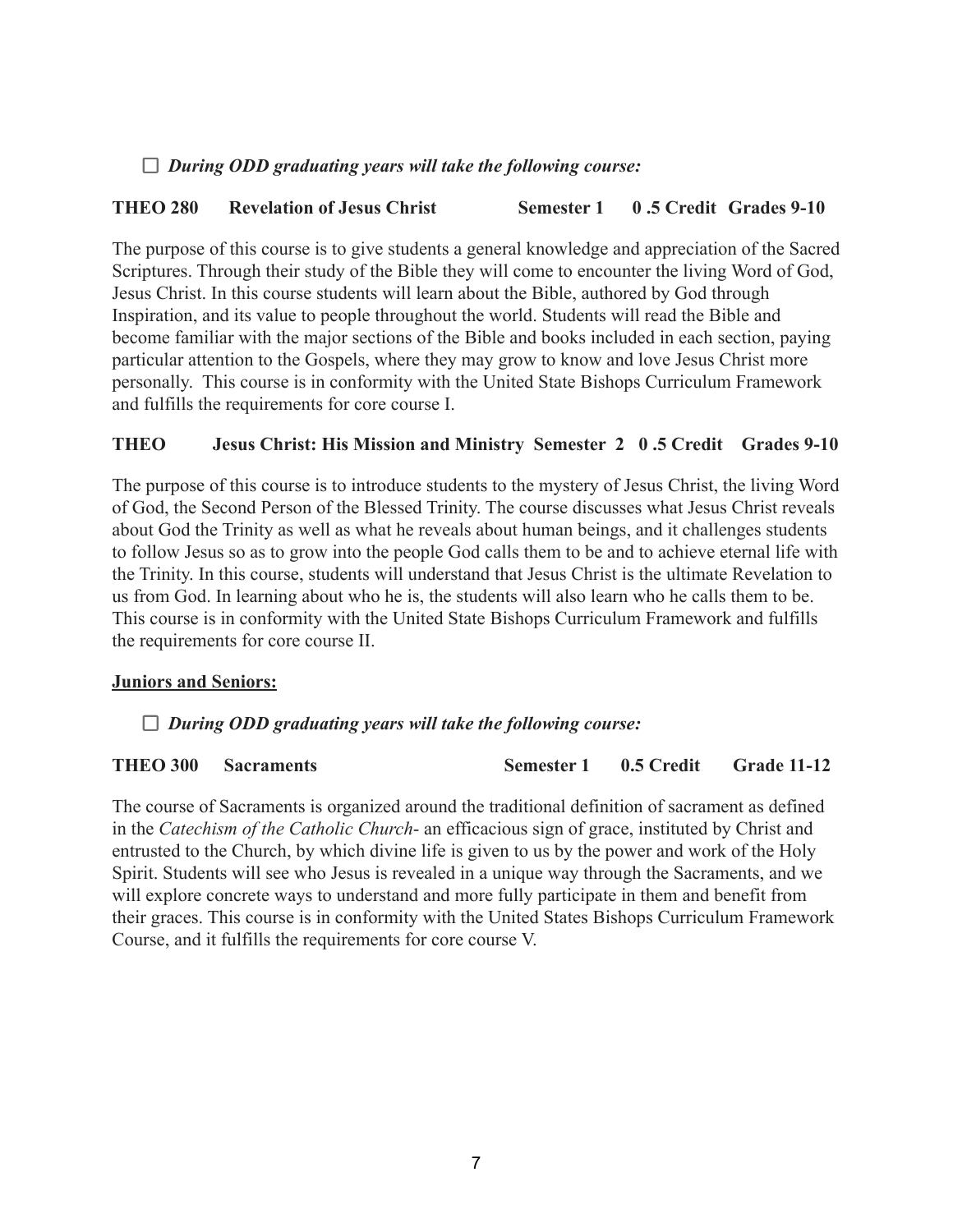#### **THEO 320 Foundations of Catholic Morality and Social Justice Semester 2 0.5 Credit Grade 11-12**

Students enrolled in the Foundations of Catholic Morality will study the essential message of Christ's moral teaching, the importance of love of God and neighbor, and the basics of Catholic Social Teaching. The text is written to cover the "Life of Christ" section of the *Catechism of the Catholic Church*, pulling together the essential steps for living a Christian moral life in the Catholic tradition. This course is in conformity with the United States Bishops Curriculum Framework Course, and it fulfills the requirements for core course VI.

#### *During EVEN graduating years will take the following courses:*

#### **THEO 400 Exploring World Religions Semester 1 0.5 Credit Grade 11-12**

In Exploring Religions of the World, students will begin the course with the reading of the Church document *Nostra Aetate*, the Declaration on the Relation of the Church to Non-Christian Religions. We will build on their understanding and experience of the Catholic faith by studying different religious traditions, beginning with a study of Judeo-Christian history, practice and tradition before expanding into the study of less familiar religions including Islam, Hinduism, Buddhism, Taoism and other practices originating in China and Japan. We will also explore faiths that sprang from America's Protestant roots, such as the Church of Jesus Christ of Latter Day Saints, the Amish, the Church of Christ, Scientists and will address Scientology. The text was written in conformity with the United States Bishops Curriculum Framework Course and follows Elective course E: *Ecumenical and Interreligious Issues*.

#### **THEO 420 Catholic Vocation and Mission Semester 2 0.5 Credit Grade 11-12**

This course explores with greater emphasis the universal call to holiness and living life as a Catholic Christian in the modern world. In addition to other articles, we will read *The Screwtape Letters*, by C.S. Lewis and discuss the hurdles we all face in living out our faith. Many activities will be reflective in nature, encouraging an in-depth consideration of the questions, "What kind of person am I becoming?" and "What kind of person do I want to become?" Time for prayer and for service will be provided, as well as reflection on the Spiritual and Corporal Works of Mercy. Each student will be involved in a service project in addition to the required service hours. This course is in conformity with the United States Bishops Curriculum Framework Course Elective Option C, Living as a Disciple of Christ Jesus in Society.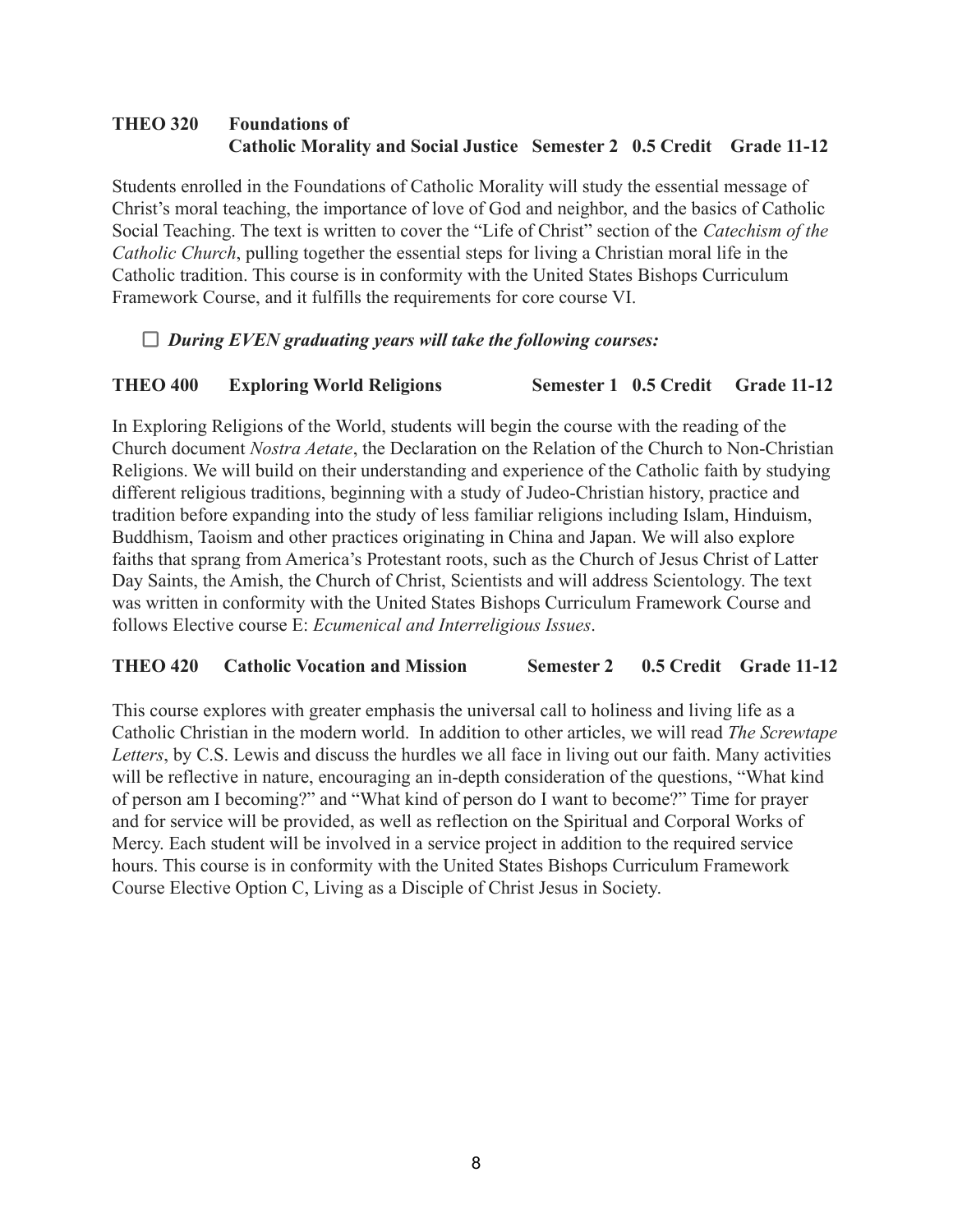## **ENGLISH**

| Freshman         | Sophomore         | Junior            | Senior                                                            |
|------------------|-------------------|-------------------|-------------------------------------------------------------------|
| English 9        | English 10        | English 11        | English 12                                                        |
| Honors English 9 | Honors English 10 | Honors English 11 | Dual Credit<br>College Composition 101<br>College Composition 102 |

All students are required to take one full year of English each year. Students must earn 4.0 credits during grades *9-12.*

| <b>ENG 100</b> | English 9 | <b>Full Year</b> | 1.0 Credit | <b>Grade 9</b> |
|----------------|-----------|------------------|------------|----------------|
|                |           |                  |            |                |

This course will engage students in the careful reading and critical analysis of imaginative literature and nonfiction texts at or above grade level, with a focus on introductory literature. The course is divided into units that explore an essential question examining different aspects of human nature and philosophies. As students explore these ideas, they will develop reading, writing, language, speaking and listening skills. Students will be expected to learn in a whole group, small group, and individual environments.

**ENG 121 Honors English 9 Full Year 1.0 Credit Grade 9** *Prerequisites:* B+ or higher in previous English courses, qualifying assessment, teacher approval

*All students will be enrolled in English 9. In order to receive the honors designation, students will be required to complete additional assignments provided to them by the instructor and must complete all of the expected work. A grade of a B- or higher is required to receive the honors designation and bonus points.*

This course will engage students in the careful reading and critical analysis of imaginative literature and nonfiction texts at or above grade level, with a focus on introductory literature. The course is divided into units that explore an essential question examining different aspects of human nature and philosophies. As students explore these ideas, they will develop reading, writing, language, speaking and listening skills. Students will be expected to learn in a whole group, small group, and individual environments. The course includes all coursework from English 10, along with additional reading and writing assignments.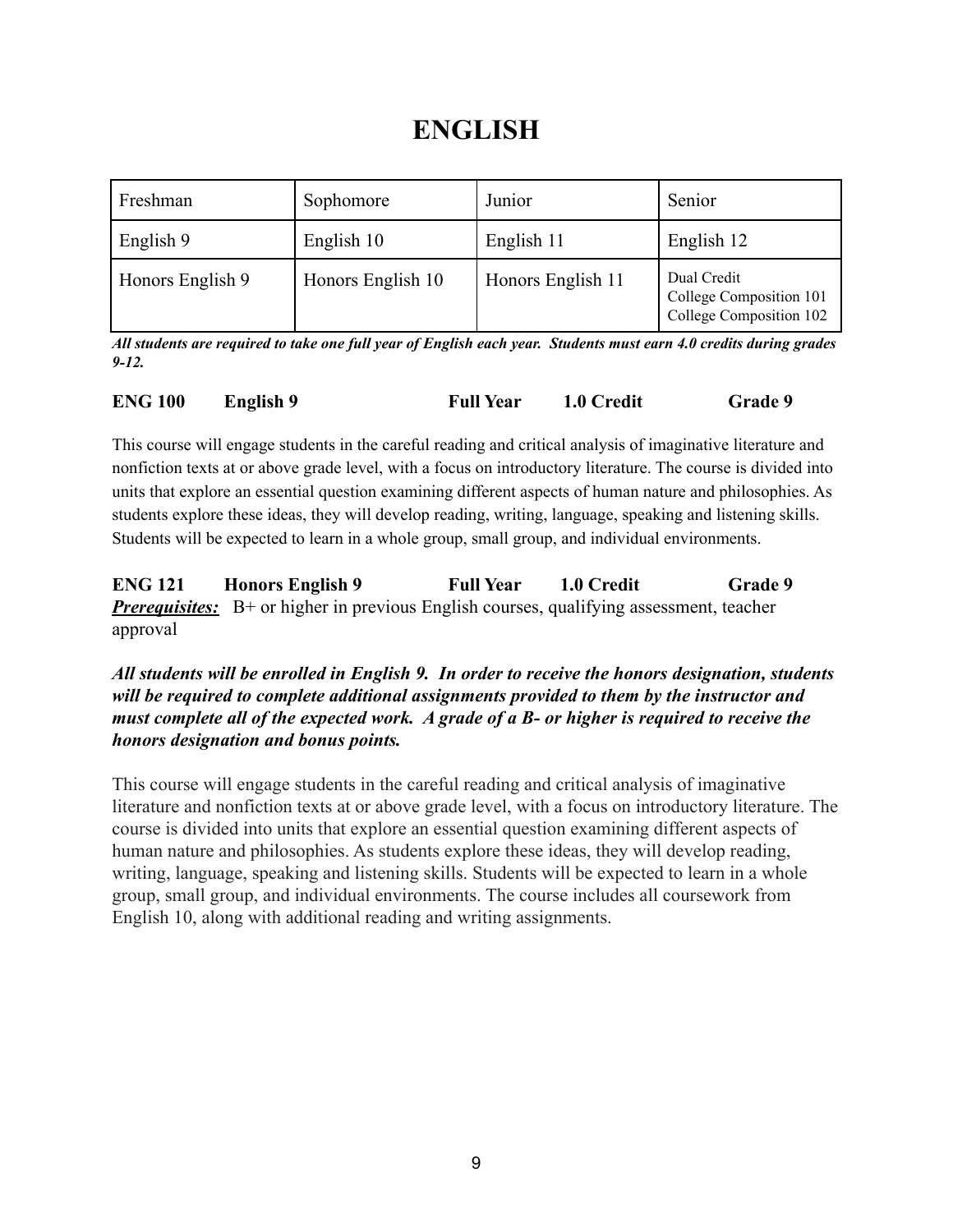This course will engage students in the careful reading and critical analysis of imaginative literature and nonfiction texts at or above grade level, with a focus on World Literature. The course is divided into units that explore an essential question examining different aspects of human nature and philosophies. As students explore these ideas, they will develop reading, writing, language, speaking and listening skills. Students will be expected to learn in a whole group, small group, and individual environments.

**ENG 221 Honors English 10 Full Year 1.0 Credit Grade 10 Prerequisites:** B+ or higher in previous English courses, qualifying assessment for first time honors students, teacher approval

#### *All students will be enrolled in English 10. In order to receive the honors designation, students will be required to complete additional assignments provided to them by the instructor and must complete all of the expected work. A grade of a B- or higher is required to receive the honors designation and bonus points.*

This course will engage students in the careful reading and critical analysis of imaginative literature and nonfiction texts at or above grade level, with a focus on World Literature. The course is divided into units that explore an essential question examining different aspects of human nature and philosophies. As students explore these ideas, they will develop reading, writing, language, speaking and listening skills. Students will be expected to learn in a whole group, small group, and individual environments. The course includes all coursework from English 10along with additional reading and writing assignments.

**ENG 300 English 11 Full Year 1.0 Credit Grade 11**

This course will engage students in the careful reading and critical analysis of imaginative literature and nonfiction texts at or above grade level, with a focus on American Literature. The course is divided into units that explore an essential question examining different aspects of human nature and philosophies. As students explore these ideas, they will develop reading, writing, language, speaking and listening skills. Students will be expected to learn in a whole group, small group, and individual environments.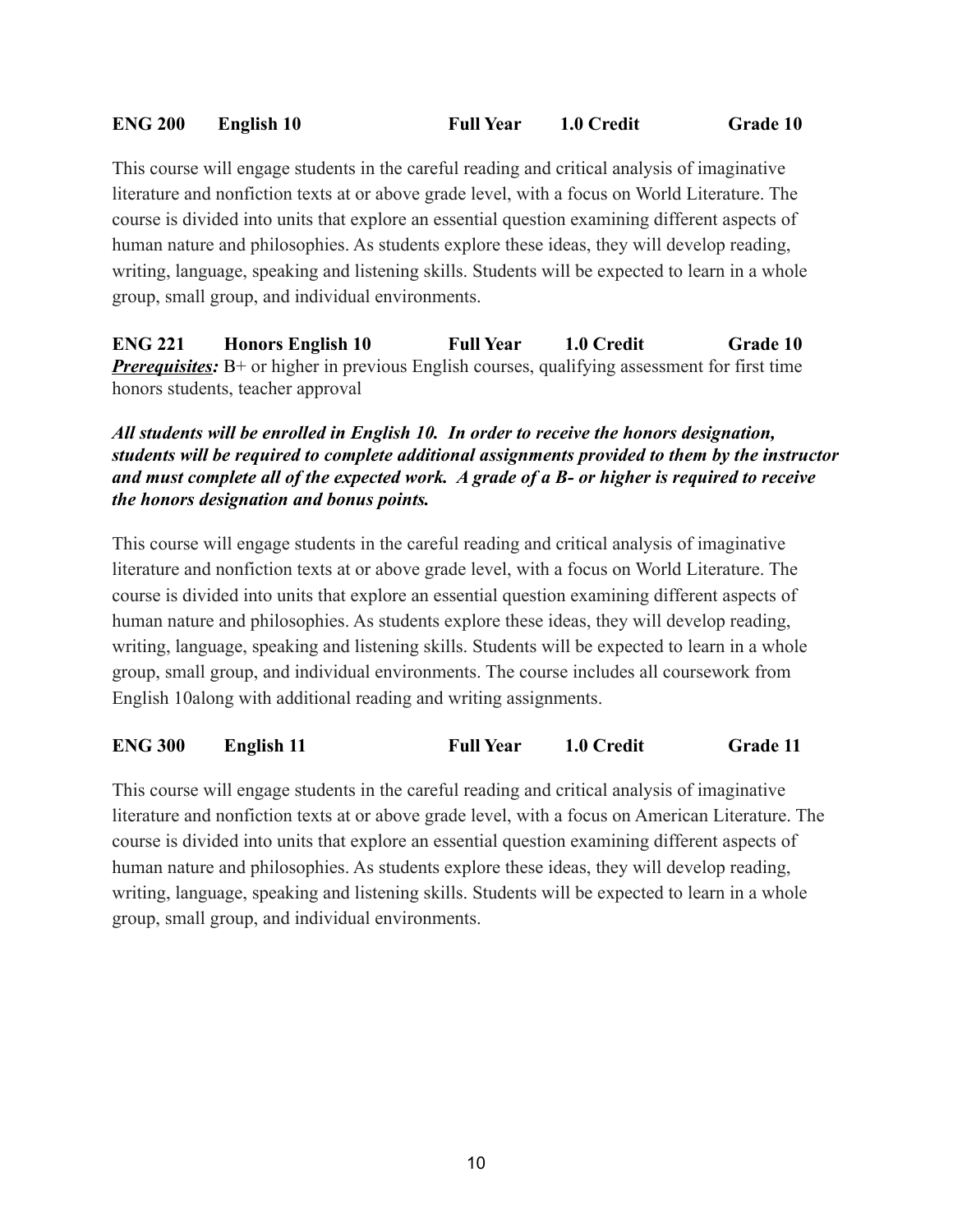**ENG 310 Honors English 11 Full Year 1.0 Credit Grade 11** *Prerequisites:* B+ or higher in previous English courses, qualifying assessment for first time honors students, teacher approval

*All students will be enrolled in English 11. In order to receive the honors designation, students will be required to complete additional assignments provided to them by the instructor and must complete all of the expected work. A grade of a B- or higher is required to receive the honors designation and bonus points.*

This course will engage students in the careful reading and critical analysis of imaginative literature and nonfiction texts at or above grade level, with a focus on American Literature. The course is divided into units that explore an essential question examining different aspects of human nature and philosophies. As students explore these ideas, they will develop reading, writing, language, speaking and listening skills. Students will be expected to learn in a whole group, small group, and individual environments.

**ENG 400 English 12 Full Year 1.0 Credit Grade 12** This course will engage students in the careful reading and critical analysis of imaginative literature and nonfiction texts at or above grade level, with a focus on British Literature. The course is divided into units that explore an essential question examining different aspects of human nature and philosophies. As students explore these ideas, they will develop reading, writing, language, speaking and listening skills. The course will work toward improving reading and writing skills for all seniors and provide college-bound students the opportunity to read books on recommended college reading lists..

**ENG 501 College Composition I Semester 1 0.5 Credit Grade 12 Prerequisite:** 18 ACT English subscore and teacher approval

This online Dual Enrollment Course through Missouri Southern State University provides an introduction to the principles of college-level writing and critical thinking. Students will write a number of essays for a variety of purposes and audiences. This course is classified as a writing intensive course.

Upon successful completion of this course, students will earn 3 college credit hours for ENG 0101, a course that serves as an introduction to collegiate-level writing. Students are expected to follow the university syllabus and complete all course work through MSSU's online platform. Outside writing, reading, and grammar practice may be required through McAuley to help build communication skills.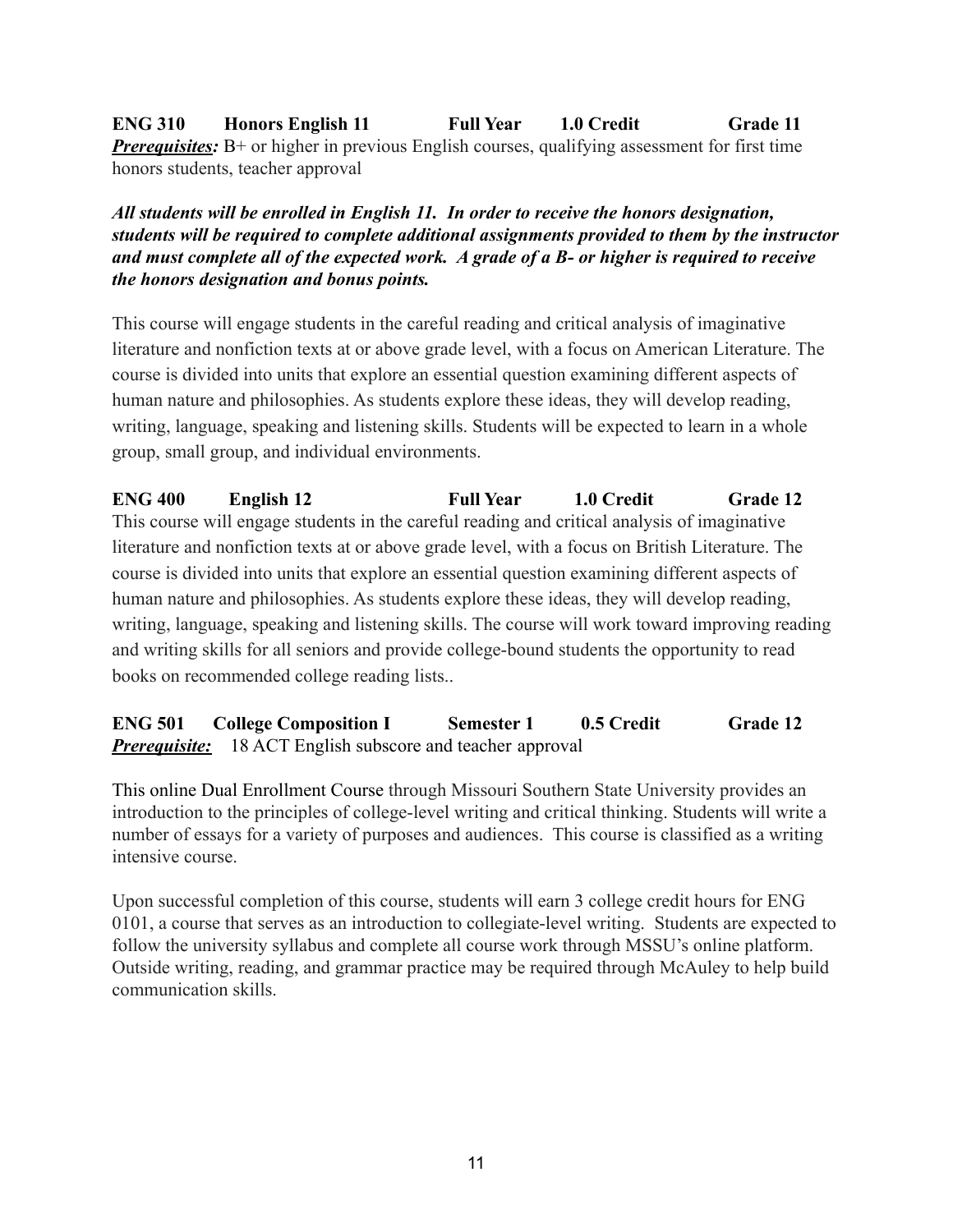#### **ENG 441 College Composition II Semester 2 0.5 Credit Grade 12** *Prerequisite:* **English 101**

This online Dual Enrollment Course through Missouri Southern State University in which there is a continued development of writing skills which emphasizes writing from source. Students will initiate, develop, and complete a research paper. This course is classified as writing intensive.

Upon successful completion of this course, students will earn 3 college credit hours for ENG 0102. Students are expected to follow the university syllabus and complete all course work through MSSU's online platform. Outside writing, reading, and grammar practice may be required through McAuley to help build communication skills.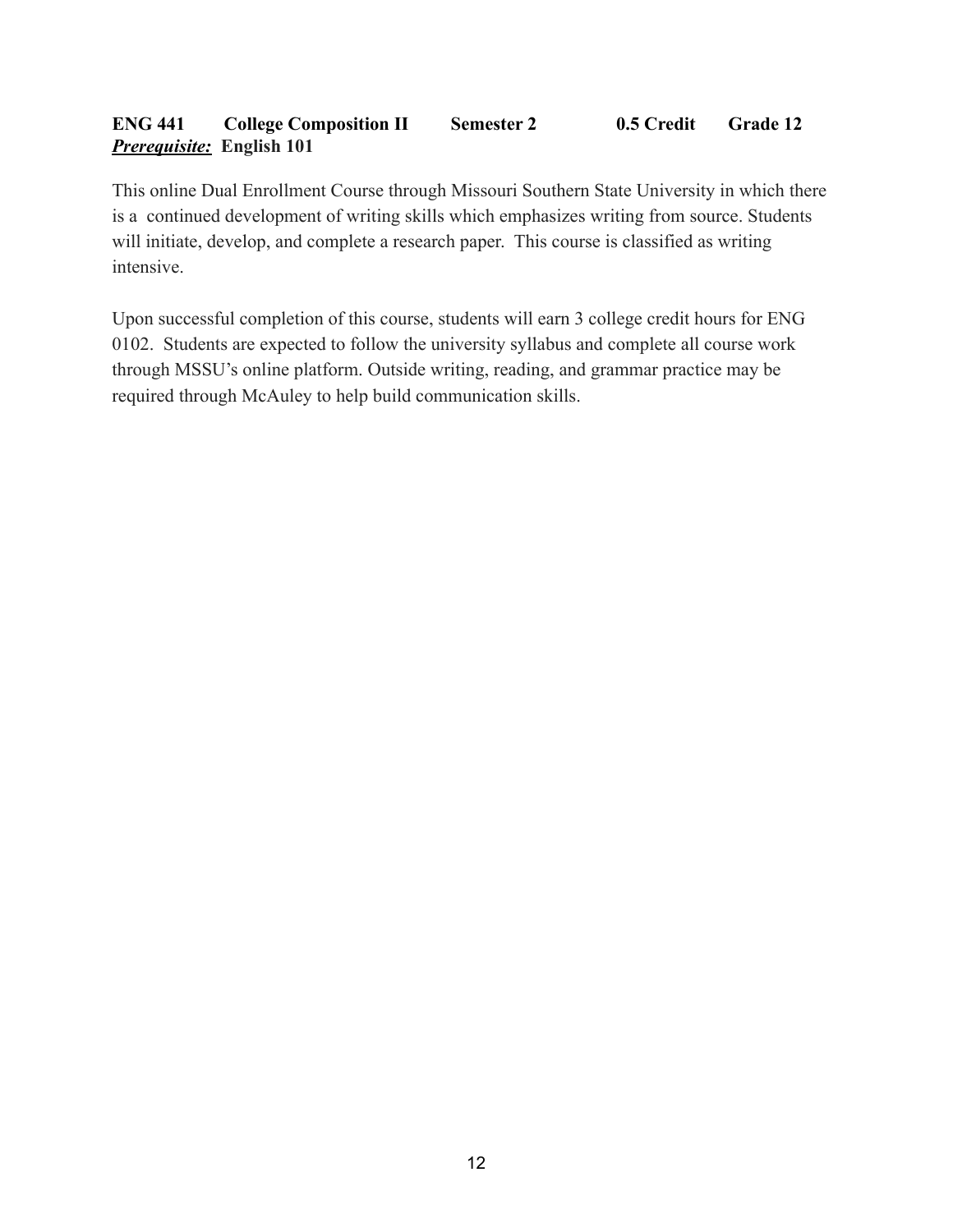| Freshman                   | Sophomore  | <b>Junior</b>                            | <b>Senior</b>                            |
|----------------------------|------------|------------------------------------------|------------------------------------------|
| Algebra 1 or<br>Algebra 1A | Algebra IB | Geometry                                 | Algebra II                               |
| Geometry                   | Geometry   | Algebra II                               | Pre-Calculus                             |
|                            | Algebra II | Pre-Calculus                             | College Algebra or<br>DC College Algebra |
|                            |            | College Algebra or<br>DC College Algebra | Calculus or DC<br>Calculus               |
|                            |            | Calculus or DC<br>Calculus               | DC Elementary<br><b>Statistics</b>       |
|                            |            |                                          | DC Contemporary<br>Mathematics           |

## **MATHEMATICS**

*Students will be placed in courses based on assessments/teacher recommendation. Students must earn 3.0 credits during grades 9-12.*

Students will be placed in 9th Grade math by analysis of diagnostic testing and teacher recommendation. If a student takes Algebra 1A and Algebra 1B it will count as two years of math credit for high school but is only recognized as 1 year of math credit for college admission.

| <b>MATH 100 Algebra I</b> | <b>Full Year</b> | 1.0 Credit | Grade 9-10 |
|---------------------------|------------------|------------|------------|
|                           |                  |            |            |

This is the foundation for all future secondary mathematics courses. Areas covered include basic operations with numbers, linear and quadratic equations, system of equations with two variables, uniform motion and mixture problems, lines, surface area, volume, probability, rational expressions, rational equations, factoring, and radical expressions.

| <b>MATH 110 Algebra IA</b> | <b>Full Year</b> | 1.0 Credit | Grade 9-10 |
|----------------------------|------------------|------------|------------|
|                            |                  |            |            |

Algebra 1A is the first of a two year sequence of Algebra I. Algebra 1 is an intensive curriculum that moves at a very fast pace. This two year sequence allows students to gain a deeper understanding of the topics presented in Algebra 1 which creates a strong foundation for Geometry and Algebra II. Topics include real number systems, solving linear equations and inequalities, graphing linear equations and inequalities, writing linear equations and data analysis.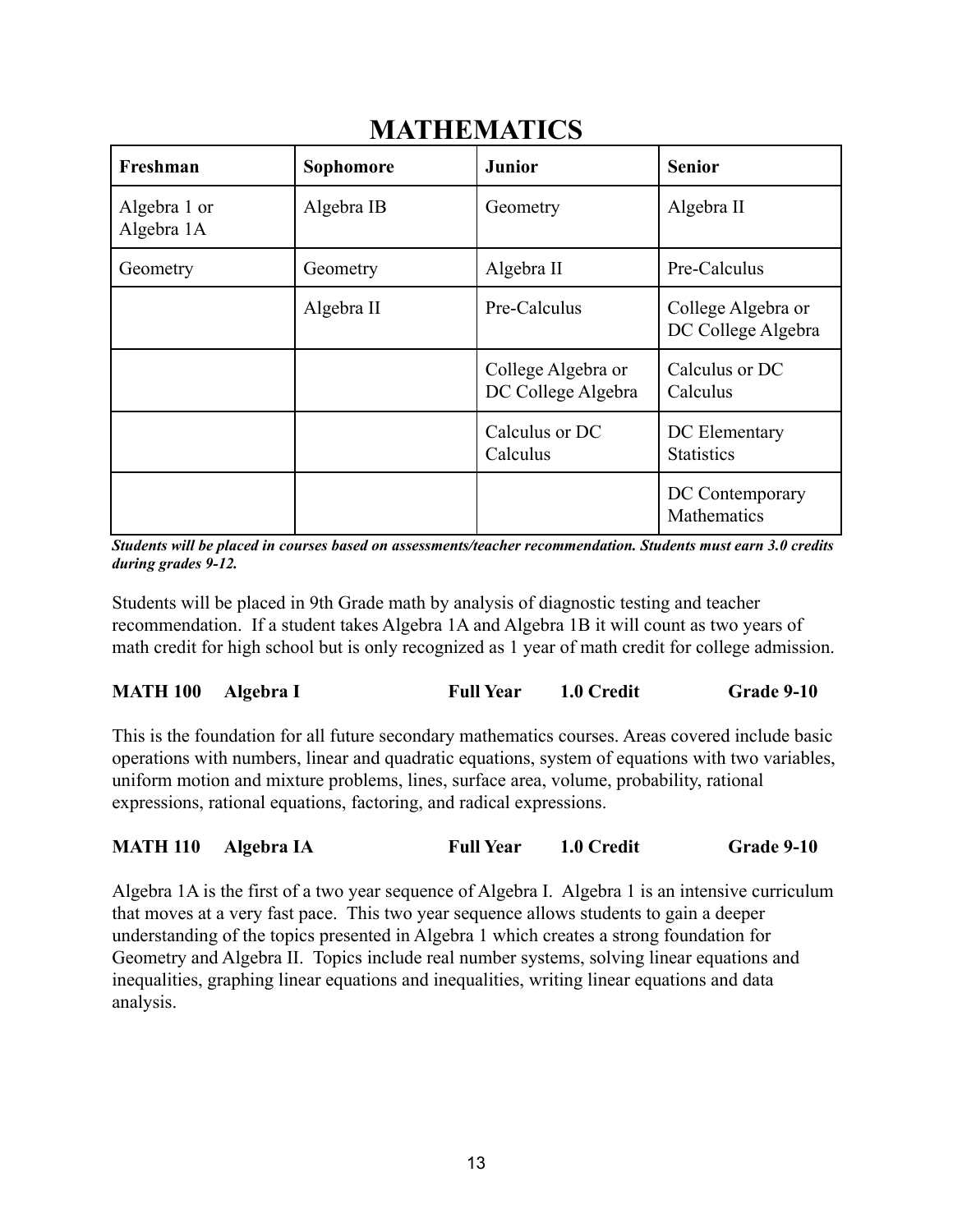#### **MATH 120 Algebra 1B Full Year 1.0 Credit Grade 10-11**

Algebra 1B is the second of a two year sequence of Algebra I. Topics include systems of equations and inequalities, solving quadratic equations, graphing quadratic equations, exponential functions and factoring.

**MATH 200 Geometry Full Year 1.0 Credit Grade 9-11** *Prerequisite: Successful completion of Algebra I*

This course is designed to develop inductive and deductive reasoning skills. Areas covered include the rectangular coordinate plane, triangles, quadrilaterals, and transformations, areas of regular polygons, surface areas and volumes of three dimensional figures, probability, parallel lines, similarity, right triangle trigonometry, circles, and proofs.

**MATH 300 Algebra II Full Year 1.0 Credit Grade 10-12** *Prerequisites:* Successful completion of Algebra I and Geometry

Areas covered include linear and quadratic equations, simple functions, uniform motion and chemical mixture problems, plane geometry, rectangular and polar coordinates, addition of vectors, systems of equations, and simple right triangle trigonometry.

**MATH 401 Pre-Calculus Semester 1 0.5 Credit Grade 11-12** *Prerequisites:* Successful completion of Algebra II

This is an elective course to prepare students for calculus. It covers a review of topics in Algebra and Geometry. The student will solve and graph logarithmic, exponential, and trigonometric functions. Students will work with trigonometric identities, conic sections, and both arithmetic and geometric series.

**MATH 402 College Algebra Semester 2 0.5 Credit Grade 11-12 Dual Credit (MATH 412) 3 credit hours**

*Prerequisites:* Successful completion of Pre-Calculus. For dual credit, students must meet college requirements for admission: Math ACT score of 22 (or higher)

A study of functions and their graphs; including linear and quadratic, polynomial, rational, exponential, and logarithmic functions. The primary purpose of this course is to assist students in preparing for Calculus. *Students desiring to earn college credit will be required to pay for all tuition and fees.*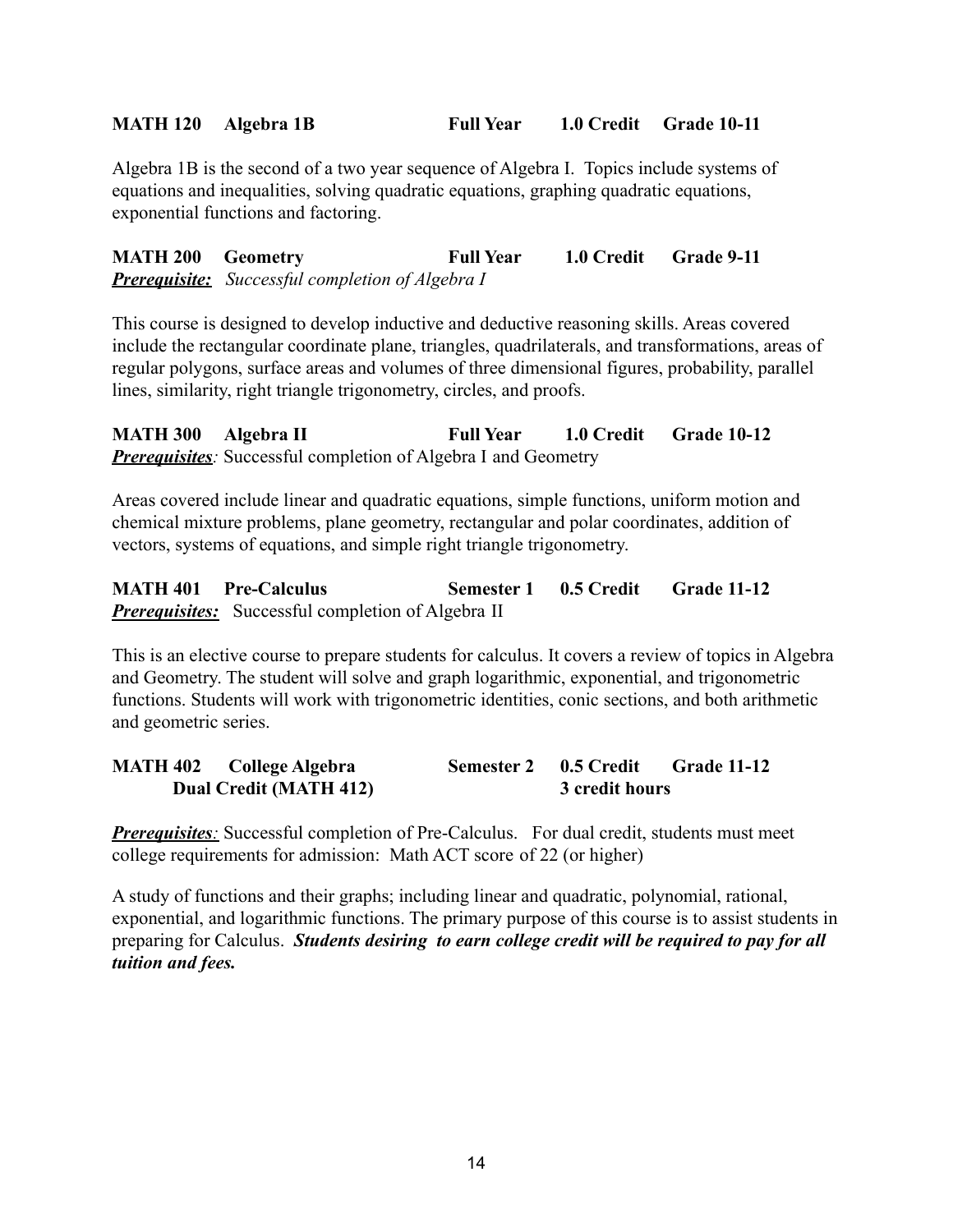| <b>MATH 501</b> | <b>Calculus</b>              | <b>Full Year</b>       | 1.0 H.S. Credit          | <b>Grade 12</b> |
|-----------------|------------------------------|------------------------|--------------------------|-----------------|
|                 | <b>Dual Credit(MATH 510)</b> | <b>Spring Semester</b> | 5.0 college credit hours |                 |

*Prerequisites:* Successful completion of a Pre-Calculus course and faculty approval. Dual Credit: Completion of Math 140 (or Math 130 or 135) with a grade of 'C' or higher OR a Math ACT score of 27 (or higher).

Limits, differentiation, and integration of algebraic and transcendental functions as well as the application of these concepts to real world situations. *Students desiring to earn college credit will be required to pay for all tuition and fees.*

| <b>MATH 531</b> | <b>Elementary Statistics</b>  | <b>Semester 1</b> | 0.5 H.S. Credit               | <b>Grade 12</b> |
|-----------------|-------------------------------|-------------------|-------------------------------|-----------------|
|                 | <b>Dual Credit (MATH 534)</b> |                   | Fall Semester 3 college hours |                 |

*Prerequisites:* Successful completion of an Algebra II course and faculty approval. Dual Credit: Completion of Math 120 with a grade of 'C' or better

Provides a basic statistical background for the various majors for advanced study in their specialties. Topics to be covered include data summary, measures of central tendency and variation, linear regression, and hypothesis testing with applications to health, social, managerial, biological and physical sciences. This course satisfies the general education requirements in mathematics. *Students desiring to earn college credit will be required to pay for all tuition and fees which includes a \$5.00 Mathematics Program Charge*

| <b>MATH 532 Contemporary Math</b> | <b>Semester 2</b>                      | 0.5 H.S. Credit Grade 12 |  |
|-----------------------------------|----------------------------------------|--------------------------|--|
| <b>Dual Credit (Math 125)</b>     | <b>Spring Semester</b> 3 college hours |                          |  |

*Prerequisites:* Successful completion of an Algebra II course and faculty approval. For dual credit: A Math ACT score of 19 (or higher)

A quantitative reasoning course for students in the liberal arts, focusing on applications of mathematics to social issues in our world. Contains the study of providing urban services, making social choices, constructing fair voting systems, and planning the fair division of resources. *Students desiring to earn college credit will be required to pay for all tuition and fees.*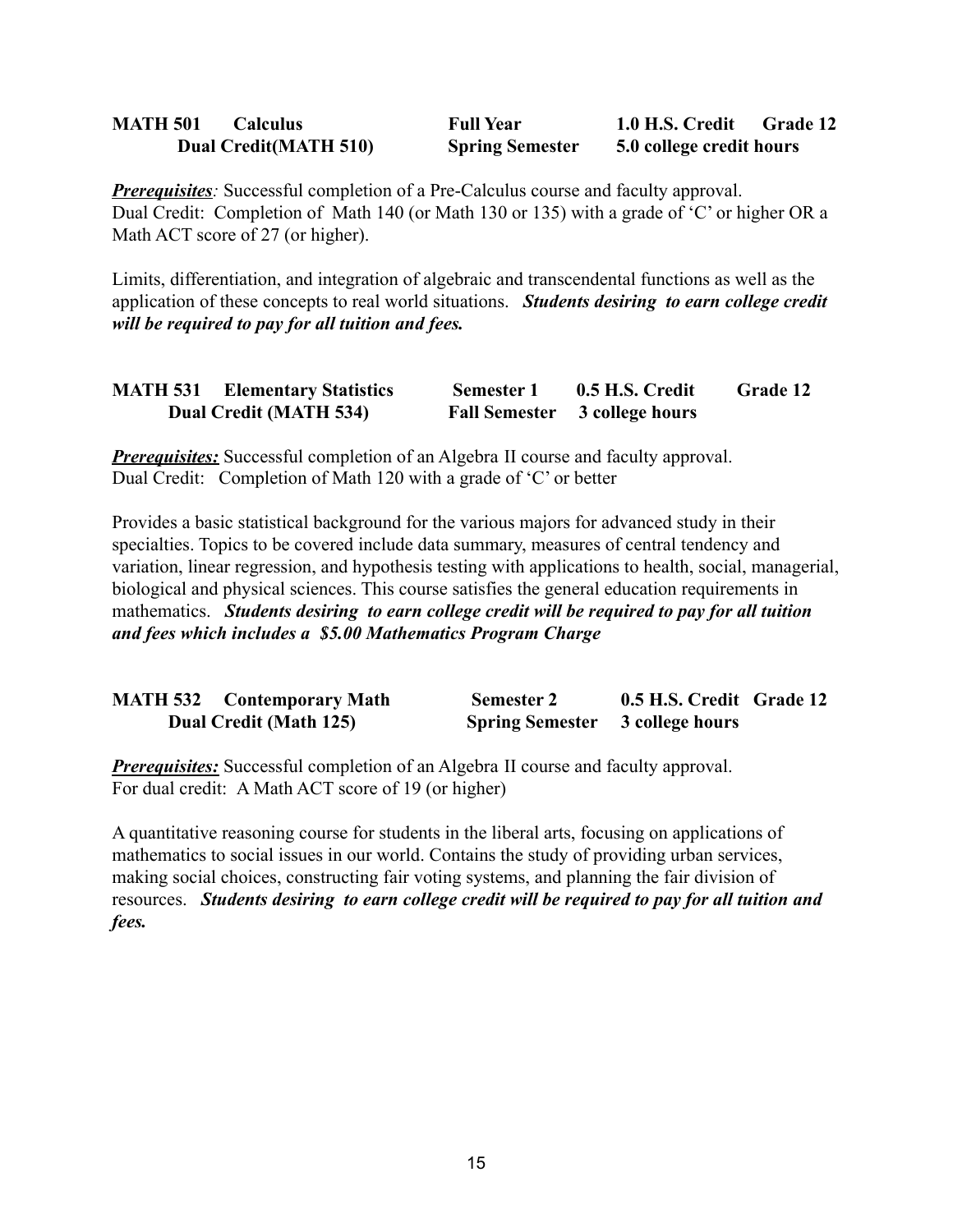## **SCIENCE**

|  | All students must earn 3.0 science credits during 9-12 grades. |  |
|--|----------------------------------------------------------------|--|
|  | This must include the successful completion of Biology         |  |
|  |                                                                |  |

| Freshman         | <b>Sophomore</b>   | Junior                                                                       | <b>Senior</b>                                                                |
|------------------|--------------------|------------------------------------------------------------------------------|------------------------------------------------------------------------------|
| Physical Science | Biology (Required) | Chemistry                                                                    | Chemistry                                                                    |
|                  | Chemistry          | Physics                                                                      | Physics                                                                      |
|                  |                    | <b>Advanced General</b><br>Biology and General<br><b>Biology Dual Credit</b> | <b>Advanced General</b><br>Biology and General<br><b>Biology Dual Credit</b> |

#### **SCI 110 Physical Science Full Year 1.0 Credit Grade 9**

This course is designed to serve as a foundation for other high school courses, especially chemistry and physics. Physics units include Newton's 3 laws of motion, forces, scientific definitions of work and power, momentum, conservation and conversions of energy, relationships between electricity and magnetism, and wave phenomena and behavior (including characteristics and calculations) including electromagnetic and sound waves. Chemistry units include composition and classification of matter, history of atomic structure up to present day model, learning the periodic table to include, but not limited to: all chemical symbols, patterns, trends and isotopes, chemical bonding, compound naming, and chemical reactions.

#### **SCI 210 Biology Full Year 1.0 Credit Grade 10**

This course includes laboratory work, study of specimens, projects, and a thorough understanding of scientific inquiry. Course content encompasses interrelationships of living things, levels of biological organization, cellular biology, biochemistry, genetics, and evolution. Students should be prepared to conduct projects and write a formal lab report. Instruction centers around inquiry based learning that is incorporated into class activities. Learning activities include teacher-lead instruction, group work, student seatwork, project-based learning, and lab exercises with both student-choice and teacher-choice grouping.

#### **SCI 300 Chemistry Full Year 1.0 Credit Grade 10-12** Prerequisite: Successful completion of Algebra I

This course is a study of the basic laws of chemistry, covering the common elements of the periodic system, their structure, interactions, and energy relationships. The course is accompanied by work in the mathematical solution of chemical problems, and laboratory use of experimental data. This course is especially important for students planning on attending college in a scientific or health-related field of study. The design of this course is intended to help students prepare for the rigors of lab-science courses that may be encountered in college. A high level of understanding in mathematical problem solving and the scientific methods is necessary for success in this course.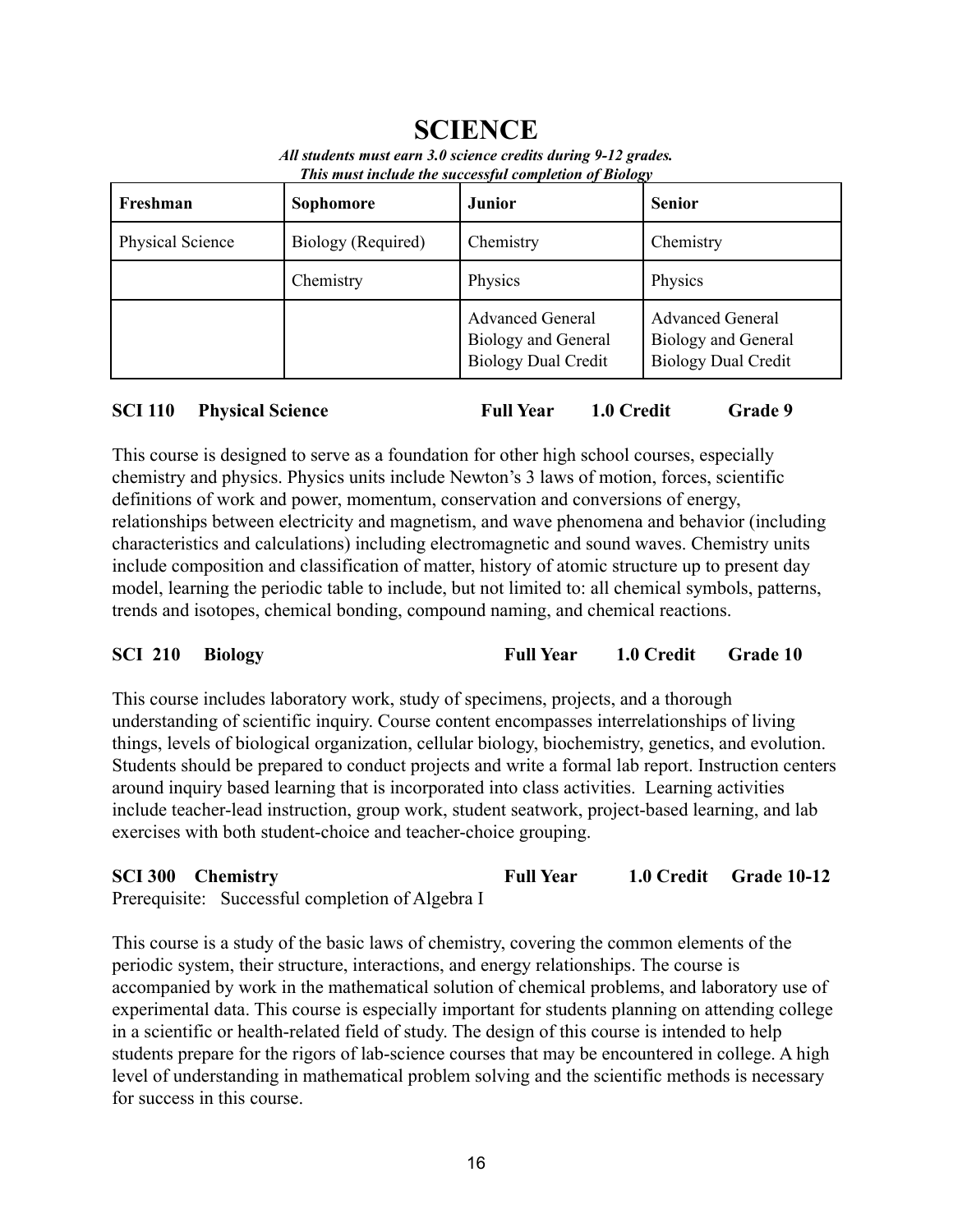#### **SCI 500\* Physics Full Year 1.0 Credit Grade 11-12** *Prerequisite: Geometry, Algebra II and teacher approval.*

The course focuses on the interconnections between the various strands and units contained in the course syllabus and how each contributes to the "Big Ideas" that provide a core foundation for this science course. Problem solving techniques and strategies are fine tuned throughout the year, and students are continually tasked with connecting physics applications learned in different units in order to synthesize solutions to complex problems. The emphasis on theoretical topics, critical thinking and problem solving makes this class challenging. Mathematics is used to illuminate physical situations rather than to show off a student's manipulative abilities. Students must be strong in both math and science to be successful in this course. Conceptual understanding of the material is a requirement for success. Students will be expected to write justifications and explanations of physics concepts.

**SCI 510\* Chemistry II Full Year 1.0 Credit Grade 11-12** *Prerequisite: Completed Chemistry I and Algebra II with a "C" or better.*

Chemistry II is a yearlong course that will introduce and familiarize students with a review of stoichiometry as well as new topics that include states of matter, gas laws, acids and bases, thermochemistry,reaction kinetics, and organics. Lab experiences will concentrate on proper methods of data collection, analysis, and reporting. The design of this course is intended to help students prepare for the rigors of lab-science courses that may be encountered in college. Students should expect a demanding daily workload that will include classwork, reviews, and laboratory write-ups as well as quizzes, and tests to assess understanding and retention. A high level of understanding in mathematical problem solving and the scientific methods is necessary for success in this course.

#### **SCI 550\* Advanced General Biology 1st Semester .5 Credit Grades 11-12**

This course is the first semester of Dual Credit General Biology. Students that take this course will be eligible to take SCI 555 in the spring for high school and college credit.

#### **SCI 555\* Dual Credit General Biology 2nd Semester .5 Credit HS Grades 11-12 4.0 college hours**

A survey of general biological principles that emphasize concepts relevant to the student. Special topics may be used to illustrate course content.

Course Charge (in addition to tuition): \$60.00 Biology/EH Special Course Charge

#### *\*Courses marked with an \* will only be offered when enrollment and teacher certification (Dual Credit) meet requirements.*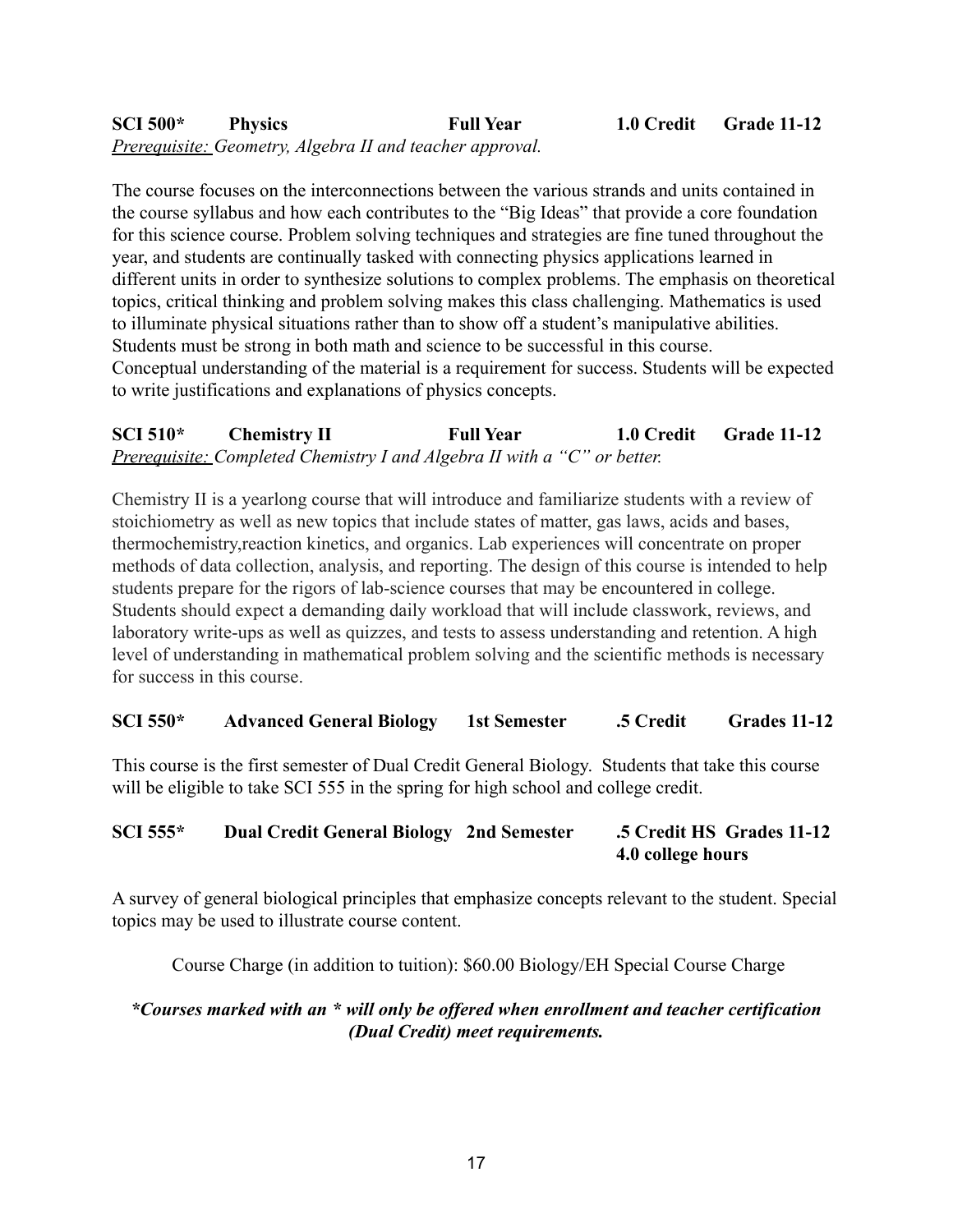## **SOCIAL STUDIES**

*Students must earn 3.0 social studies credits during grades 9-12.* Must include 1 year of U.S. History; 1 year of World History; and a semester ( $\frac{1}{2}$  credit) of Government, and a *social studies elective (½ credit).*

| Freshman                                                                                                  | Sophomore                                                                                                 | <b>Junior</b>                                              | <b>Senior</b>                                              |
|-----------------------------------------------------------------------------------------------------------|-----------------------------------------------------------------------------------------------------------|------------------------------------------------------------|------------------------------------------------------------|
| <b>Even Grad Years</b><br><b>United States History</b><br>or<br><b>AP United States</b><br><b>History</b> | <b>Even Grad Years</b><br><b>United States History</b><br>or<br><b>AP United States</b><br><b>History</b> | American<br>Government<br>Personal Finance                 | American<br>Government<br>Personal Finance                 |
| <b>Odd Grad Years</b><br>World History                                                                    | <b>Odd Grad Years</b><br>World History                                                                    | Dual Credit Intro to<br>Sociology or General<br>Psychology | Dual Credit Intro to<br>Sociology or General<br>Psychology |

#### *ALL students in Grades 9-10 during EVEN graduating years will take one of the following courses:*

**SS 200 United States History Full Year 1.0 Credit Grade 9-10** Students will continue to use skills of historical and geographical analysis as they examine United States history since 1877. Students will continue to learn fundamental concepts in civics, economics, and geography within the context of United States history. Political, economic, and social challenges facing the nation reunited after the Civil War will be examined chronologically as students develop an understanding of how the American experience shaped the world political and economic landscape.

#### *ALL students in Grades 9-10 during ODD graduating years will take one of the following courses:*

**SS 220 World History Full Year 1.0 Credit Grade 9-10** This is a complete course of World History which covers the time periods of world history post c.1450 to contemporary times. The class will study the record man has left in government, science, the arts, and all other aspects of human endeavor.

#### **SS 300 American Government Semester 0.5 Credit Grade 11-12**

*A passing grade on the Missouri/U.S. Constitution test is required for high school graduation.* The focus of this required course is the institutions and political activities of the American government at the national, state, and local levels. While taking this class, the students will pass the United States and Missouri Constitution tests, which are required by the State of Missouri.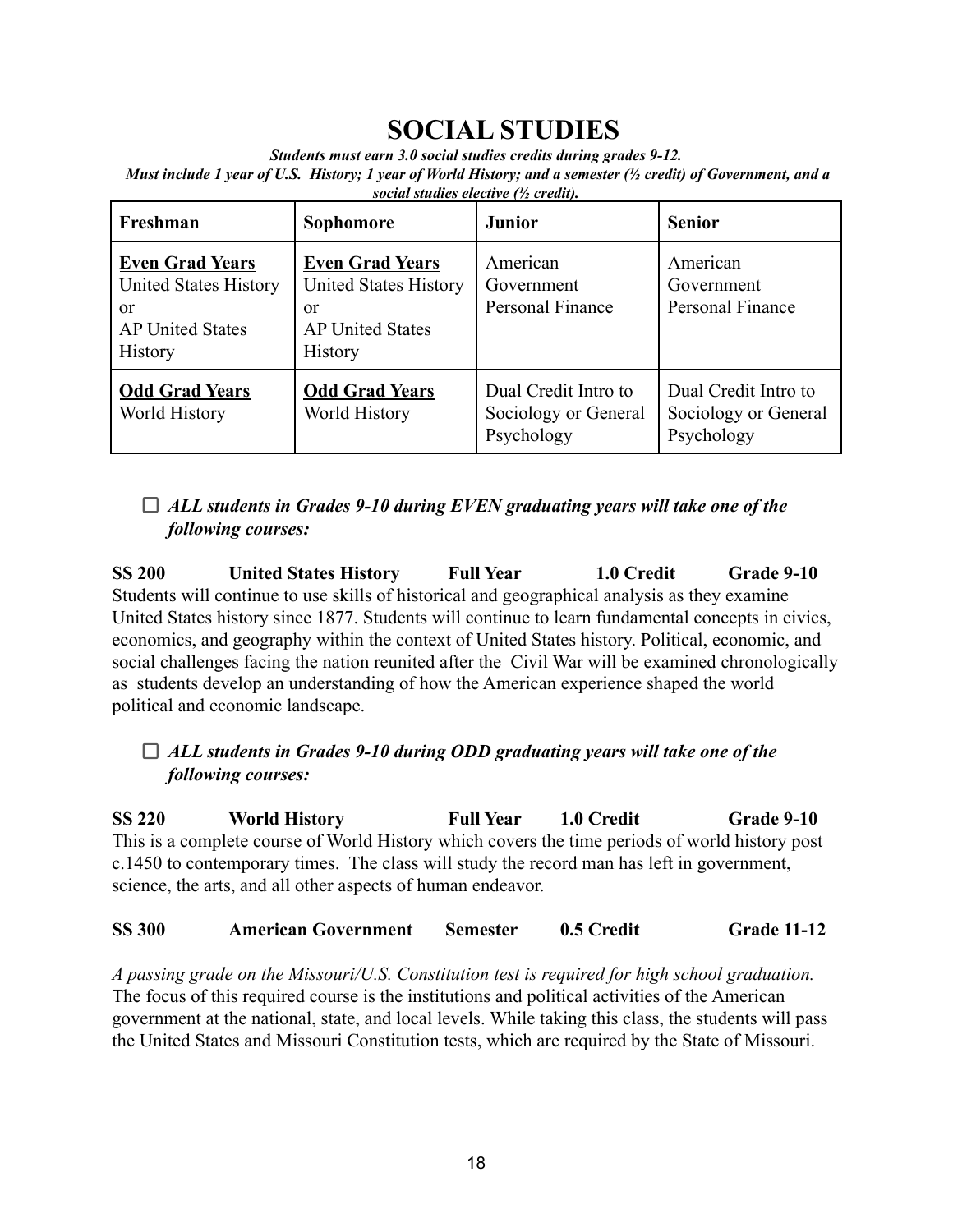#### **SOCIAL STUDIES ELECTIVES:**

| <b>SS 810</b> | <b>United States History</b> |
|---------------|------------------------------|
|               | 1492-1877 (HIST 110)         |

**SS 810 United States History Fall Semester Grade 11-12 1492-1877 (HIST 110) 3 college hours/.5 H.S. Credit**

#### *Prerequisite:* **17 or higher on the ACT Reading section or 15 hours completed with a GPA of 2.5 or higher.**

Survey of the United States from colonial times to 1877. Upon successful completion of this course, students will earn three (3) college credit hours.

| <b>SS 820</b> | <b>United States History</b> | <b>Spring Semester</b>         | <b>Grade 11-12</b> |
|---------------|------------------------------|--------------------------------|--------------------|
|               | 1877 To Present (HIST 120)   | 3 college hours/.5 H.S. Credit |                    |

#### *Prerequisite:* **17 or higher on the ACT Reading section or 15 hours completed with a GPA of 2.5 or higher.**

Survey of the economic, social, and political development of the United States from 1877 to the present. Upon successful completion of this course, students will earn three (3) college credit hours.

| <b>SS 800</b> | <b>Introduction to Sociology</b> | <b>Spring Semester</b>         | <b>Grade 11-12</b> |
|---------------|----------------------------------|--------------------------------|--------------------|
|               | <b>Dual Enrollment (SOC 110)</b> | 3 college hours/.5 H.S. Credit |                    |

An introductory course focused on the systematic study of society. Emphasis on major concepts of sociology and the scientific point of view in understanding and explaining human behavior and social phenomena.

| SS 825 General Psychology        | <b>Fall Semester</b>           | <b>Grade 11-12</b> |
|----------------------------------|--------------------------------|--------------------|
| <b>Dual Enrollment (PSY 100)</b> | 3 college hours/.5 H.S. Credit |                    |

Introductory course on the scientific study of behavior and mental processes. Covers research and theories in areas of psychology such as abnormal, social, learning and memory, neuroscience, and development. Upon successful completion of this course, students will earn three (3) hours of college credit.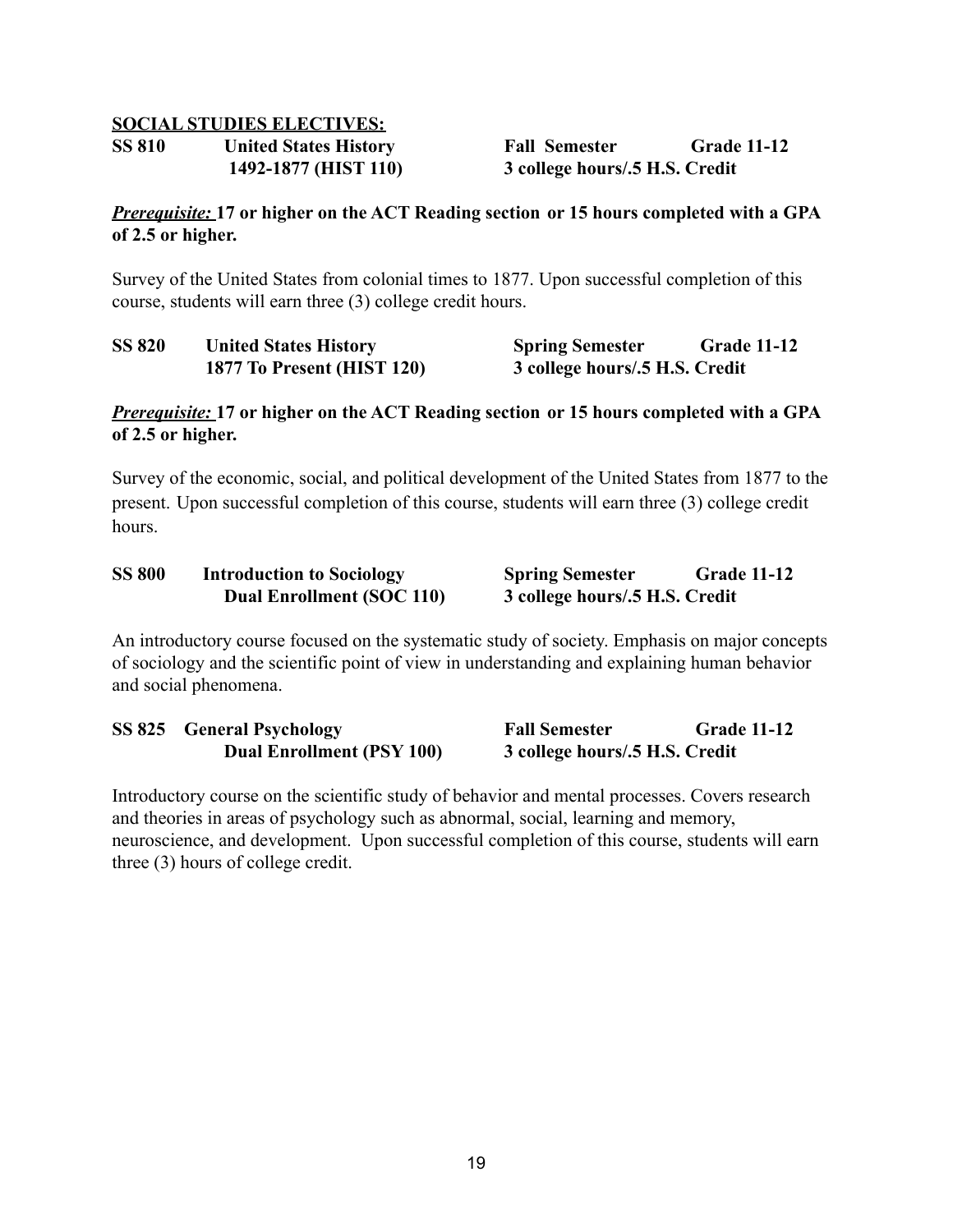#### **SS 330 Native American History and Culture 2nd Semester 0.5 Credit Grade 10-12**

This course approaches the Native American experience from a sympathetic yet unromantic cultural perspective. Topics include cultural diversity in North America on the eve of European colonization; encounters in different regions of North America with Europeans; the role of slavery in Native American societies and in Indian-European relations; the political and spiritual dimensions of accommodation and resistance to Euro-American expansion in the eighteenth century; Native Americans and the balance of power with France and Great Britain in the era of the American Revolution; the process of Indian Removal and the current state of these tribes in Oklahoma; nineteenth-century struggles on the Great Plains and the continued struggle of Native peoples in the 20th and 21st century. Emphasis will be also placed on the role of the Catholic Missionaries and reservation life.

#### **SS 320 Contemporary Issues 1st Semester 0.5 Credit Grade 10-12**

This course will focus on major events that occur, where they occur, and their impact on the world today. Concentrated efforts will be in areas of social studies, news, understanding people, places, environments, and global connections. Analyzing, discussing, debating, and researching will be used to accomplish understanding of the events.

| <b>SS 350</b> | <b>Sports and Culture</b> | <b>Full Year</b> | 1.0 Credits Grade 9-12 |  |
|---------------|---------------------------|------------------|------------------------|--|

This course will study the relationships and interactions between society's values, cultures, and sports. This class will also cover the development of competitive behaviors, understanding attitudes, and the handling of game situations from the athlete's perspectives.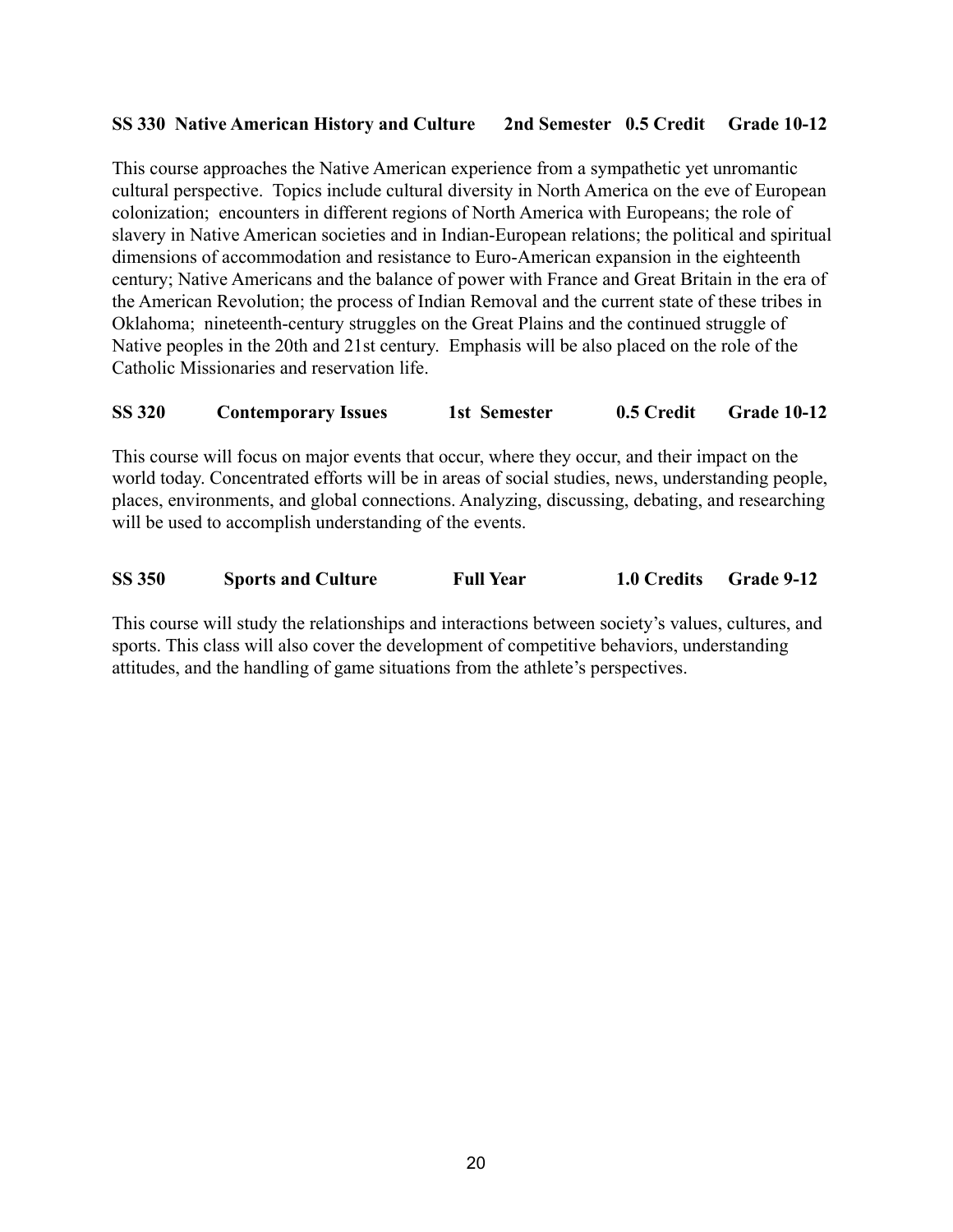## **PRACTICALARTS**

*All students must earn 1.0 credit during each year of grades 9-12.*

#### **PA 320 Business Leadership I Full Year 1.0 Credit Grade 10-12**

This course presents a comprehensive, integrative, and practical focus on leadership and management. It is based upon a framework that analyzes leadership and management at different levels: individual leadership, team leadership, and organizational leadership.

**PA 340 Business Law Semester 0.5 Credit Grade 9-12**

This course is designed to acquaint students with the basic legal principles relevant to their roles as citizens, consumers, and employees through a mixture of personal, business, and consumer law. The content includes the basic characteristics of the American system of free enterprise, rights of private property, basic elements of contracts, employer-employee relations, landlords and tenants, individual rights, wills and estates, family and juvenile justice law, and community property. Students also study significant United States Supreme Court cases which have impacted all areas of law.

#### **PA 360 Sports Marketing Full Year 1.0 Credit Grade 10-12**

Sports and Entertainment Marketing is a one-credit specialized course designed to offer students an opportunity to gain knowledge and develop skills related to the growing sports and entertainment industry. Sports Marketing addresses such diverse products as the sporting event itself, its athletes, sports facilities or locations, sporting goods, personal training, and sports information. Entertainment Marketing includes events such as fairs, concerts, trade shows, festivals, plays, product launches, and causes

| <b>PA 380</b><br><b>Multimedia</b><br>0.5 Credit<br><b>Semester</b> | Grade 9-12 |
|---------------------------------------------------------------------|------------|
|---------------------------------------------------------------------|------------|

This course is designed to provide a basic understanding of computer concepts and applications. Topics will include essential concepts of computers, the internet, software basics, multimedia, files and storage, ethics, safety and current trends. The students will learn applications for word processing, spreadsheets, file organization, and presentation graphics in the Microsoft environment using Word, Excel and Powerpoint. Skills taught in this course should prepare each student for efficient preparation of high school documents and presentations across the curriculum. Students will also be introduced to Audacity, Moviemaker, Animation, Prezi, OneDrive, and Outlook.

| <b>PA 400</b> | <b>Business Leadership II</b>              | <b>Full Year</b> | 1.0 Credit | <b>Grade 11-12</b> |
|---------------|--------------------------------------------|------------------|------------|--------------------|
|               | <b>Prerequisite:</b> Business Leadership I |                  |            |                    |

*This course is* a continuation and extension of Business Leadership I.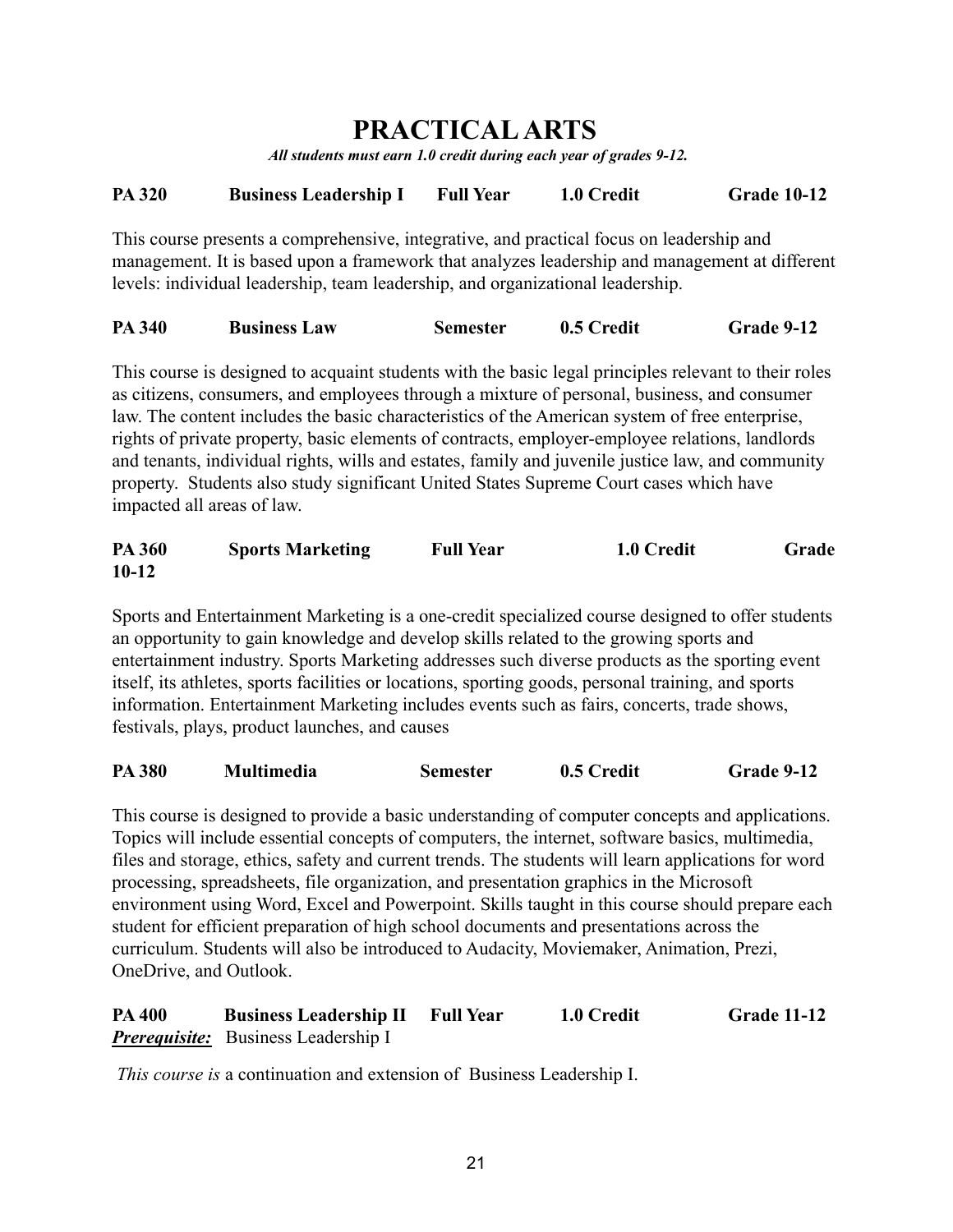#### **PA 420 Yearbook Full Year 1.0 Credit Grade 10-12**

Yearbook students are responsible for the finances, production, and distribution of the McAuley High School yearbook.

**PA 450 Culinary Management Full Year 1.0 Credit Grade 9-12**

Can you cook? If not, you will want to take this course! You will be assisting in the planning, preparation and delivery of the school meals to your classmates. Working with the teacher, you will determine the menu for each month. On the days that we offer "in-house catering", you will prepare the food that is served! This class will offer you real life skills that will enable you to be able to cook a variety of meals when you are leaving independently. Due to the size of the kitchen area, class enrollment is limited! (This course may be repeated for elective credit.)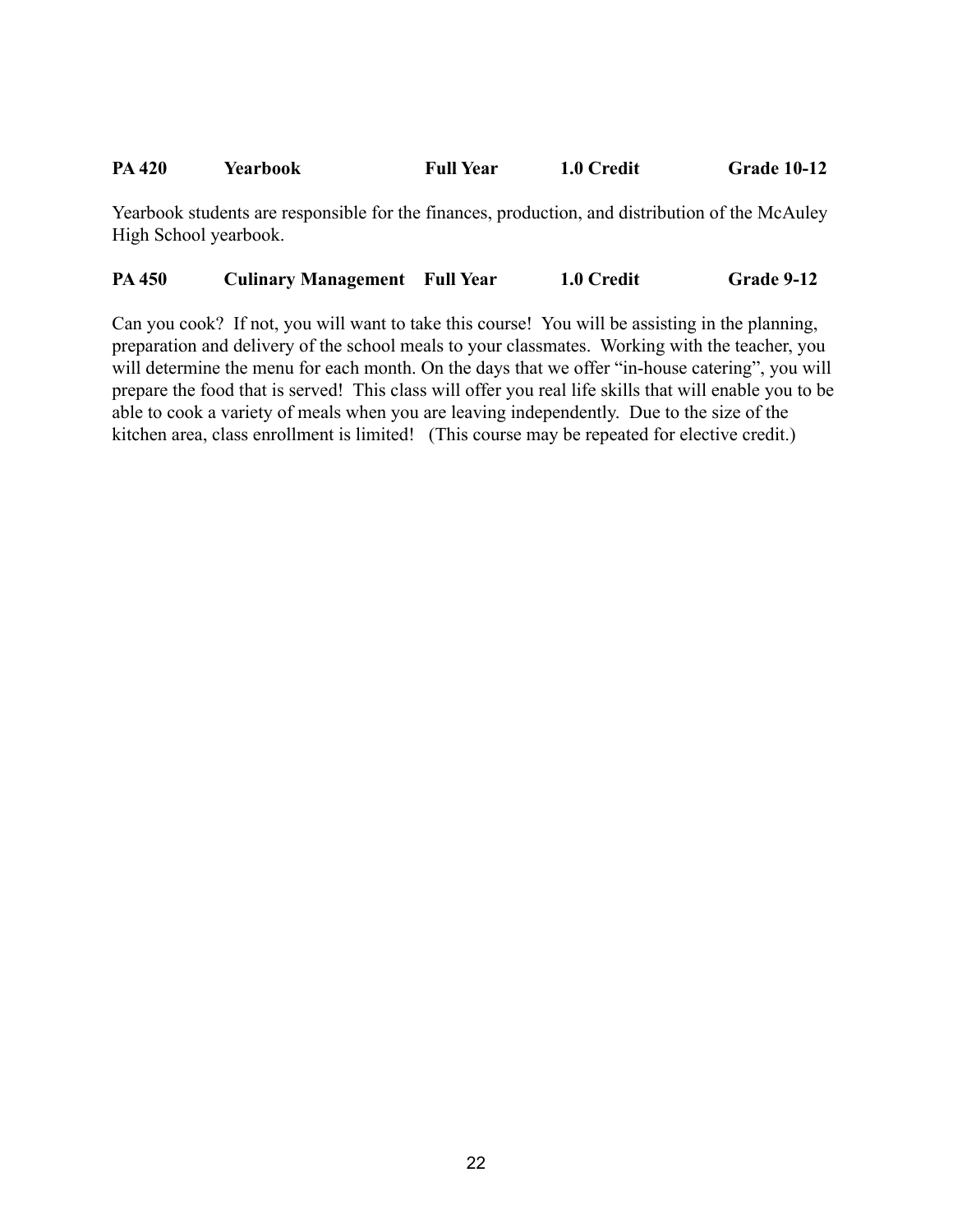## **FINE ARTS**

*All students must earn 1.0 credit during grades 9-12.*

| <b>FA300</b> | Art 1 | <b>Full Year</b>                                                                                                                                                                                                                                                                                       | 1.0 Credit | Grade 9-12 |
|--------------|-------|--------------------------------------------------------------------------------------------------------------------------------------------------------------------------------------------------------------------------------------------------------------------------------------------------------|------------|------------|
|              |       | This course provides an introduction to art through a mixed media experience. Students will                                                                                                                                                                                                            |            |            |
| ability.     |       | learn and apply the elements and principles of design to produce creative art projects that will<br>explore the use of various art mediums, two-dimensional, and three-dimensional drawings as<br>well as an introduction to ceramics. This course is for all students no matter the level of artistic |            |            |

| <b>FA 310</b> | Art 2 | <b>Full Year</b> | 1.0 Credit | <b>Grade 10-12</b> |
|---------------|-------|------------------|------------|--------------------|
|               |       |                  |            |                    |

This course is designed to build on the art skills that were obtained in Art 1. The goal is to enhance the student's art skills focusing on observational and real life artworks. Art 2 will continue to experience a variety of media including drawing, painting, printmaking, mixed media, 2 dimensional and 3 dimensional art as well as ceramics.

| <b>FA 330</b> | <b>Ceramics</b> | <b>Full Year</b> | 1.0 Credit | Grade 9-12 |
|---------------|-----------------|------------------|------------|------------|
|               |                 |                  |            |            |

This course in ceramics covers the three basic methods of hand building as well as beginning potters wheel. Students will learn the basic vocabulary of ceramics as well as methods of surface treatment, firing, and other related aspects. Art history, aesthetics and art criticism will be incorporated throughout the course.

| <b>FA 380</b> | <b>Theatre I</b> | <b>Full Year</b> | 1.0 Credit | Grade 9-12 |
|---------------|------------------|------------------|------------|------------|
|               |                  |                  |            |            |

This beginning Theatre 1 class will introduce the student to the basics of theatre and theatre as a living art form. Students will learn acting technique, memorization, monologues, partner and group scene work, theatre history and design, production management, marketing and musical theatre. Students will be required to see two (2) live theatre productions that semester and participate in the Ozark 8 One-Act and Readers Theatre competition at Crowder College. Participation in the school play(s) is encouraged.

#### **ELE 630 Renaissance Catholic Art Semester 0.5 Credit Grade 9-12**

In this course, students will study the influence of the Catholic faith on art during the Renaissance period and apply techniques they learned to creating their own pieces of artwork.

| <b>ELE 635</b> | <b>Modern Catholic Art</b> | <b>Semester</b> | 0.5 Credit Grade 9-12 |
|----------------|----------------------------|-----------------|-----------------------|
|                |                            |                 |                       |

In this course, students will study the influence of the Catholic faith on modern art and apply techniques they learned to creating their own pieces of artwork.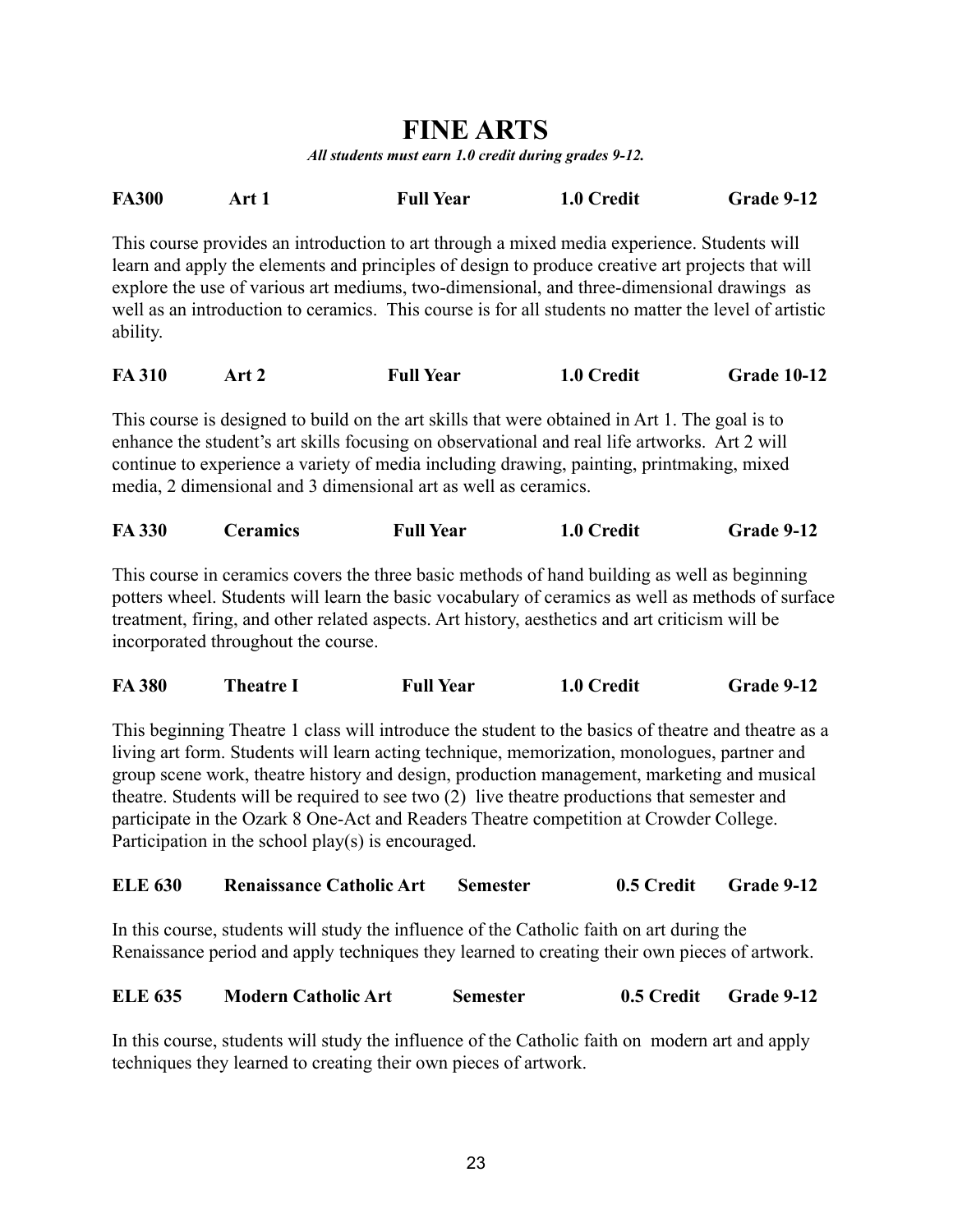## **FOREIGN LANGUAGES**

*All students must earn 2.0 credits during grades 9-12*

#### **FL 100 Spanish I Full Year 1.0 Credit Grade 9-11**

Spanish I introduces students to the Spanish language and Hispanic culture. The focus is on oral communication in the target language using basic vocabulary and grammar. This includes the ability to read, write, listen and speak at the novice level. The course covers present tense regular and some irregular verbs. Also covered are major parts of speech including nouns, verbs, adjective agreement, prepositions and asking and answering questions in Spanish. Cultural concepts are incorporated through target language music, videos, art, crafts, games and readings. The class requires participation in oral and written exercises, paired and group work. Spanish will be used for some classroom instruction and interaction. Assessments are both formal and performance based.

| <b>FL 200</b> | Spanish II | <b>Full Year</b>                                        | 1.0 Credit | Grade 9-12 |
|---------------|------------|---------------------------------------------------------|------------|------------|
|               |            | <b>Prerequisite:</b> Successful completion of Spanish I |            |            |

Spanish II begins with a review of the material covered in Spanish I. Vocabulary and grammar will be expanded as students begin to express their own opinions orally and in writing in the target language at the mid-novice to low intermediate level. This course includes extended use of irregular present tense verbs and introduces past tense preterit and imperfect verbs. Students will read, understand, and interpret intermediate level written material on a variety of topics. They will use spoken language to sustain brief conversations at a level comprehensible to native speakers accustomed to non-native speech patterns. Students will continue to experience the Hispanic culture through target language music, videos, art, crafts and games. Spanish will be used as much as possible both in instruction and classroom interaction. Assessments are both formal and performance based.

**FL 301 Spanish III Full Year 1.0 Credit Grade 10-12** *Prerequisite:* Successful completion of Spanish II and teacher approval.

Spanish III is geared to academically motivated students. It continues the development and reinforcement of language skills learned in Spanish I & II. Students will learn and apply high intermediate level vocabulary words, phrases, and expressions to provide and obtain information, express feelings and emotions, and exchange opinions at a level comprehensible to native speakers. The present perfect, future and conditional tenses as well as commands and the subjunctive mood will be introduced. Spanish will be used for classroom instruction and interaction. Emphasis will be on reading, writing and expressing personal opinions verbally. Hispanic culture, literature, art and history will be stressed. Class activities include the use of target language music, videos, art, crafts, and games. Assessments are both formal and performance based.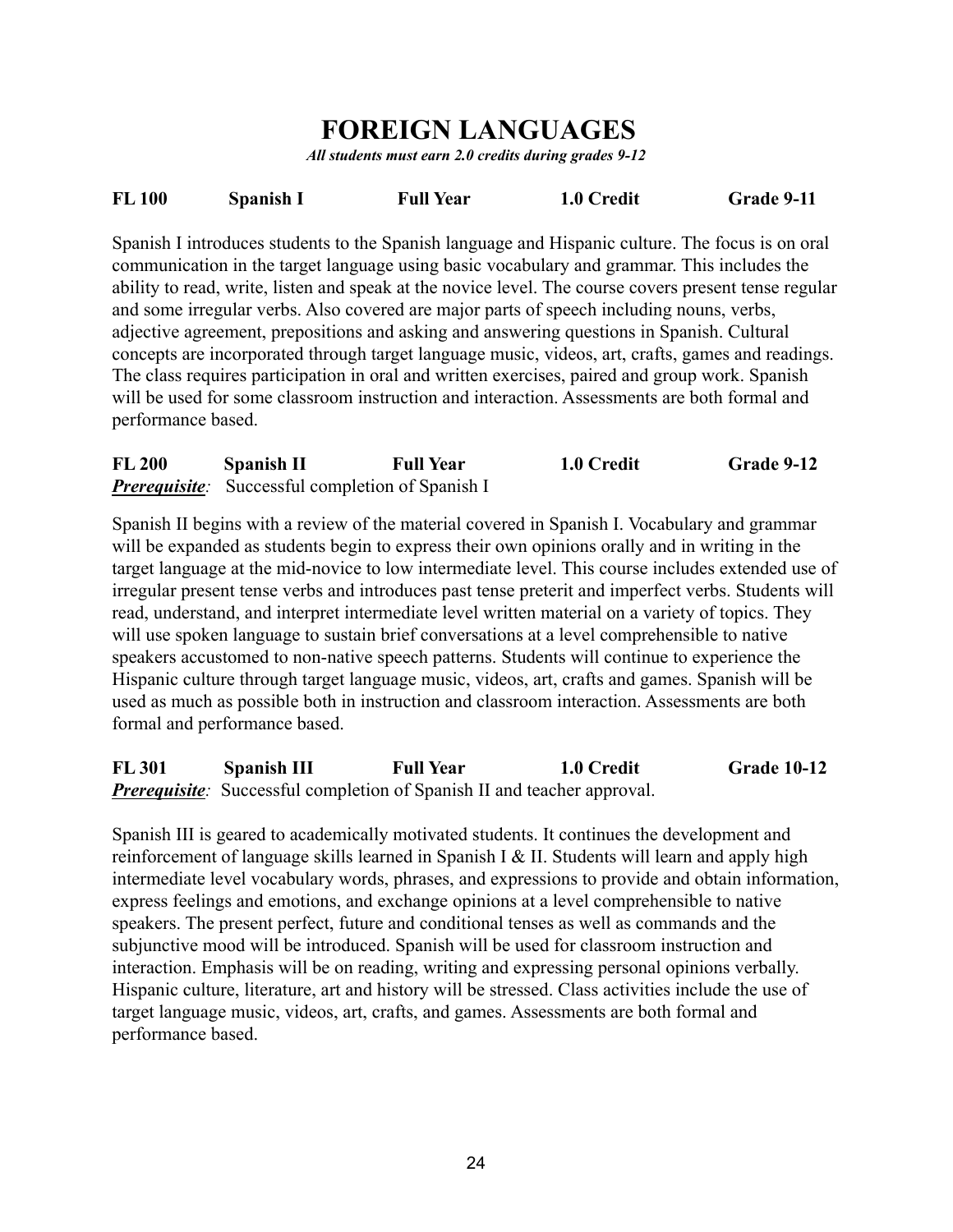## **HEALTH AND PHYSICAL EDUCATION**

*All students must earn 1.0 credit in Physical Education and ½ credit in Health during grades 9-12.*

| <b>HPE 200</b> | Health | <b>Semester</b> | 0.5 Credit | Grade 9-12 |
|----------------|--------|-----------------|------------|------------|
|                |        |                 |            |            |

This course is the study of the human body, its habits and stresses as well as interrelated factors which high school students today. Emphasis is placed on making mature value judgements concerning the individual's own health. Current health issues are also studied.

#### **HPE 220 Physical Education Full Year (1.0 Credit) Grade 9-12 OR Semester (.5 credit)**

This course covers a wide range of fitness, individual, and team activities. Students will be required to actively participate and gain cognitive information concerning rules, regulations, and history of activities. (Can be taken for a full year or semester)

#### **HPE 240 Strength and Conditioning Full Year (1.0 Credit) Grade 9-12 OR Semester (.5 credit)**

Strength and conditioning is an elective course for all class levels. This class will be an intense weight-training experience. The student will study aspects of developing muscular strength, endurance, and flexibility. (Can be taken for a full year or semester)

## **PERSONAL FINANCE**

| <b>ELE 320</b><br><b>Personal Finance</b> | <b>Semester</b> | 0.5 Credit | <b>Grade 11-12</b> |
|-------------------------------------------|-----------------|------------|--------------------|
|-------------------------------------------|-----------------|------------|--------------------|

Personal Finance will teach the knowledge and application of basic financial principles so students can make sound financial decisions for life and will reinforce academic skills such as communication, mathematics reading, research and writing. This course also helps students develop flexible knowledge, effective problem-solving skills, effective collaboration skills, and intrinsic motivation through the use of a variety of individual and group activities. Students' financial literacy skills will also be enhanced and . students will be enabled to develop informed money management strategies. Additionally, the course will stimulate students' interest in financial management and inspire students to achieve financial well-being, and oster an understanding and appreciation of ethical money management.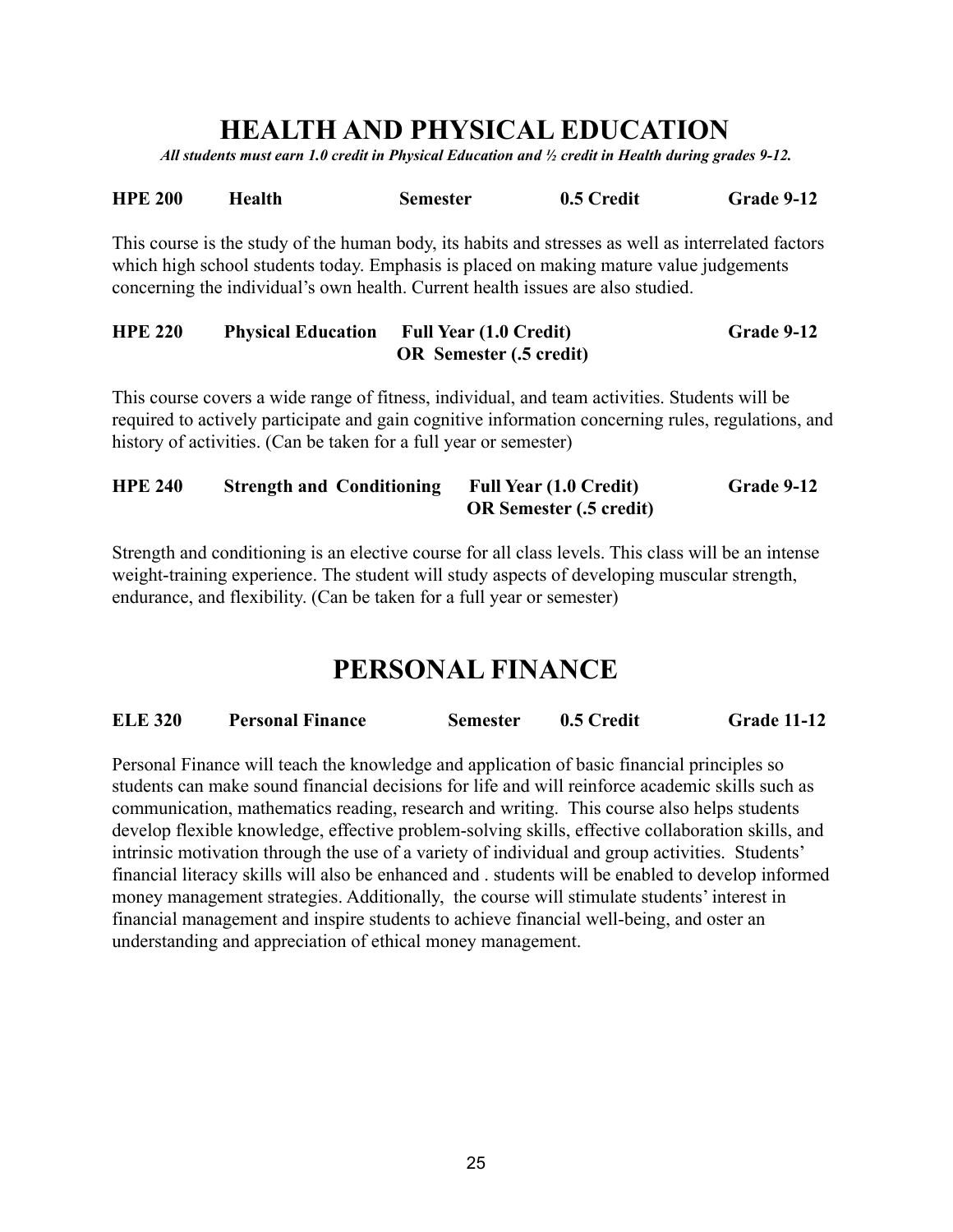## **ELECTIVES**

| <b>ELE 600</b> | <b>Speech</b> | <b>Semester</b> | 0.5 Credit Grade 9-12 |  |
|----------------|---------------|-----------------|-----------------------|--|
|                |               |                 |                       |  |

This beginning Public speaking course will allow the student to think critically, develop basic and advanced speeches and become more sensitive to people and situations. The student will also learn vocal technique, vocal drills, poetry, and reader's theatre. At the end of this course students will hopefully feel more confident and able to speak more clearly and with ease.

| <b>ELE 620</b> | <b>Journalism</b>                     | <b>Full Year</b> | 1.0 Credit | <b>Grade 9-12</b> |
|----------------|---------------------------------------|------------------|------------|-------------------|
|                | <i>Prerequisite:</i> Teacher Approval |                  |            |                   |

In this course, students will produce the *McAuley Times n*ewspaper. Students will be responsible for photographs, reporting, editing, proofing, and page layout. Students will be asked to attend events, conduct interviews, gather photos and write articles.The majority of a student's grade in this course will be based on their written articles and meeting deadlines with assigned work.

| <b>ELE 200</b> | <b>Christian Leadership</b> | <b>Full Year</b> | 0.5 Credit | <b>Grade 9-12</b> |
|----------------|-----------------------------|------------------|------------|-------------------|
|                |                             |                  |            |                   |

This course takes a hands-on approach to helping students learn more about personal leadership styles, teamwork, ethics, group dynamics and inclusive leadership. Other experiences will include community service, projects and team building activities.

| <b>ELE 640</b> | <b>ACT Prep:</b> | 1st Semester | 0.5 Credit | <b>Grade 11-12</b> |
|----------------|------------------|--------------|------------|--------------------|
|                |                  | 2nd Semester |            | <b>Grade 10-11</b> |

This course will emphasize ACT test-taking strategies. Students will study and practice listening and note taking techniques, test taking strategies, questioning and thinking skills, information retrieval, pre-ACT test practice, memory technique, reading in the content areas, vocabulary development, and college application completion with the central goal to increase both subtest scores and composite scores. Math and Science Reasoning subtests will be reviewed.

|  | <b>ELE 650</b> | <b>Sports Medicine</b> | <b>Full Year</b> | 1.0 Credit | <b>Grade 9-12</b> |
|--|----------------|------------------------|------------------|------------|-------------------|
|--|----------------|------------------------|------------------|------------|-------------------|

This course provides high school students with a general overview of athletic training, sports medicine and its history. It includes introductory information about the AT's scope of practice: injury prevention, treatment, rehabilitation, emergency injury management and administrative functions. This course is intended to help students gain an understanding of sports medicine, various associated disciplines and the role they play in the physically active community. Students enrolled in this class will not provide patient care.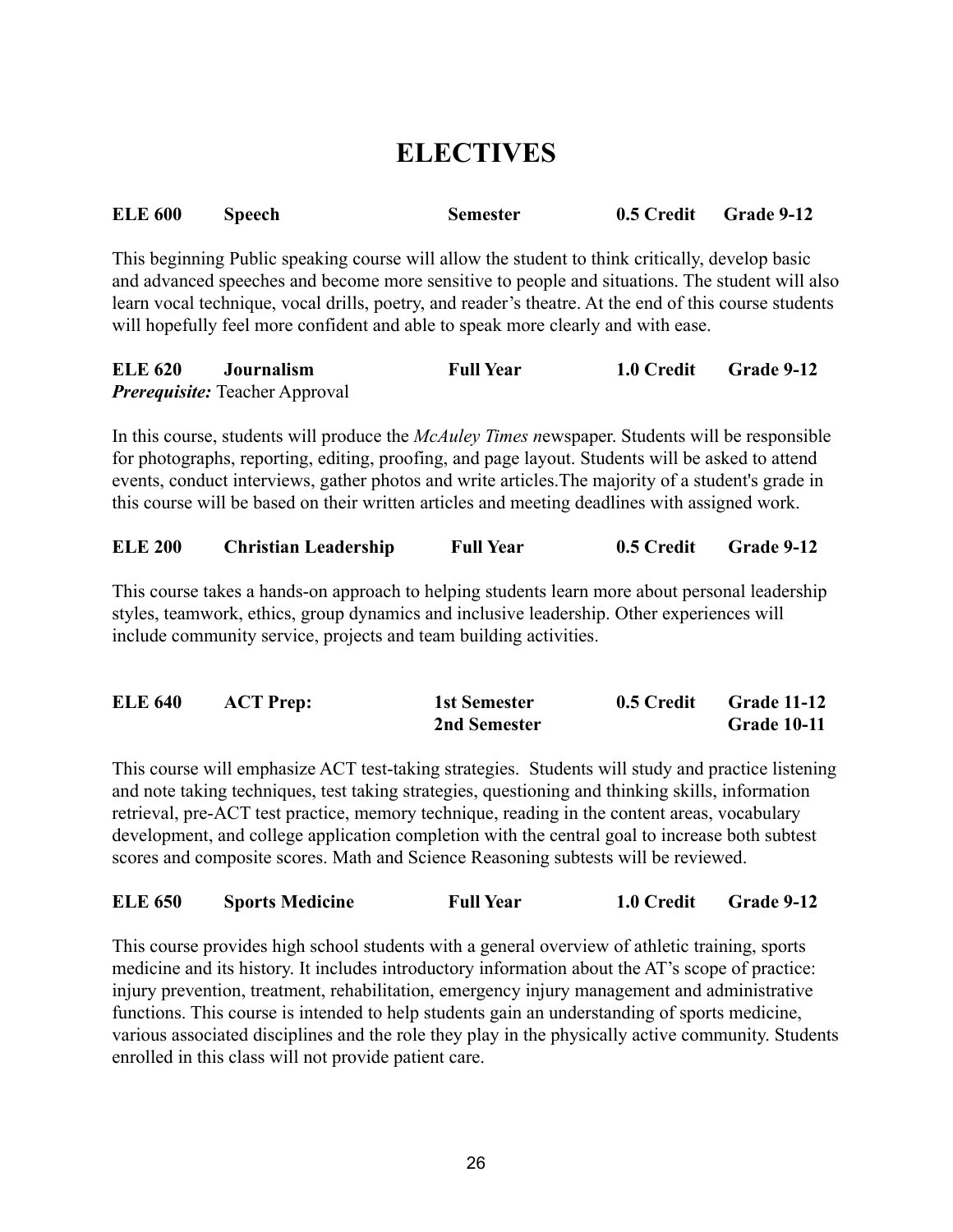## **DUAL CREDIT/DUAL ENROLLMENT CLASSES**

#### **What is Dual Credit?**

Dual credit enables qualified high school students to take University-level courses taught by qualified high school instructors on McAuley's campus. Students simultaneously receive academic credit for the course from both the high school and MSSU.

#### **What is Dual Enrollment?**

Dual enrollment enables qualified high school students to take University-level courses taught by an MSSU Faculty member while simultaneously enrolled in the high school and MSSU. **Dual enrollment opportunities at MSSU will likely be delivered to the student through a distance learning delivery mode (online).** Courses are offered during a learning lab setting on McAuley's campus.

#### **Costs?**

Tuition and fees are the responsibility of the parent and student for college credit. Students can be enrolled in classes at McAuley and elect to not receive college credit. Currently each credit hour is 50.00 through Missouri Southern State University. For a 3 hour college course currently the cost is 150.00 plus books.

#### **Responsibilities:**

Students are responsible to be aware of all deadlines involving enrollment, tuition payments and the dates that they can add or drop a class without penalty.

#### **Courses taught:**

In addition to the classes offered on the campus of McAuley High School, additional classes are offered online. With Administrative approval, students may take online courses on an independent basis. Courses differ each semester and the student will need to meet with the counselor to select a course each semester. It is strongly recommended that if you are attending a college or university in Missouri after graduation you choose classes from the "Core 42" that will transfer to any college or university in Missouri. See the counselor for a current list.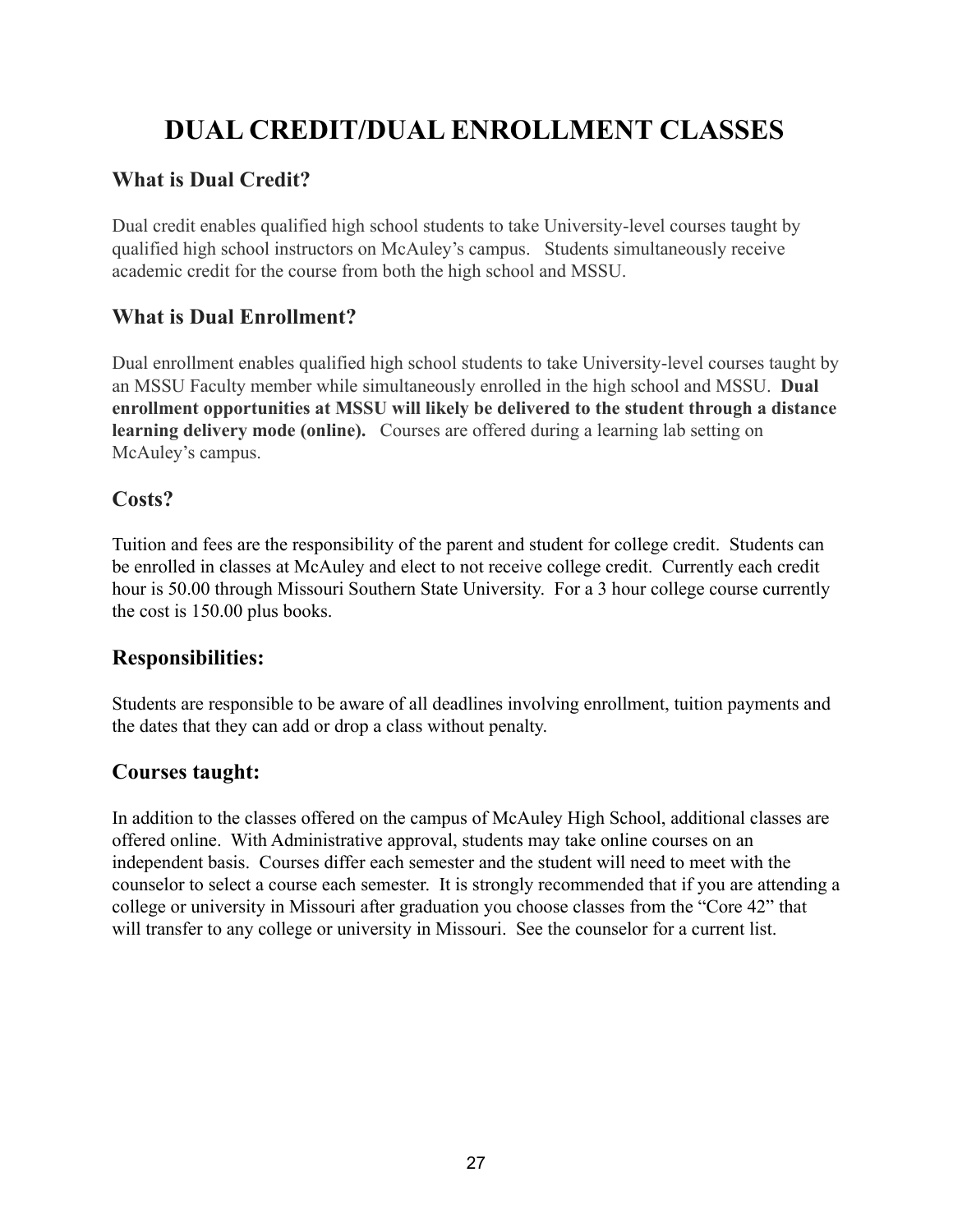## **FRANKLIN TECHNICAL CENTER**

As a student at McAuley Catholic High School, you are able to attend Franklin Technical Center on the campus of Joplin High School at no additional costs. However, it is only available for students that reside in the Joplin, Webb City, Carl Junction or Sarcoxie school districts as the funding comes from the student's "home district" and only those that are served by Franklin Tech.

Franklin Tech is a 3 hour block every day. Students must have his/her own transportation and are expected to attend FTC daily (unless excused through McAuley's office or FTC's office).

Students will be responsible for additional fees for each class (testing fees) and must join SkillsUSA which requires dues.

#### **Course Offerings:**

**TV/AUDIO PRODUCTIONS Year 3.0 Credits Grades 11-12 Students pick three of the following courses:**

- Audio Production encompasses basic information about the elements of audio, audio in broadcasting, sound recording, audio broadcasting, sound recording, audio compositing. You will produce multiple podcasts and help create an album in the class. It will be distributed on iTunes and Spotify.
- Broadcasting focuses on journalism elements to TY Productions. The students will produce a weekly newscast that will air online and be shown during Transition called JHS Weekly. The students will also live stream all home football and basketball games to thousands of viewers.
- Film class will examine the production of what it takes to make a film. You will make several films during the year which include feature films, short films, documentaries, music videos, commercials and public service announcements.
- Special Effects and graphics cover the basic techniques of computer graphics, motion graphic design and film compositing. We will work with Adobe After Effects, Blendr, Photoshop and Illustrator.
- TV Productions will examine the basics of producing content for television and online videos. The students will produce news stories, music videos and short films. The course will also teach students how to edit video by using Adobe Premiere and how to create special effects in Adobe After Effects. Some of the projects will include animating a Star Wars lightsaber and how to clone themselves.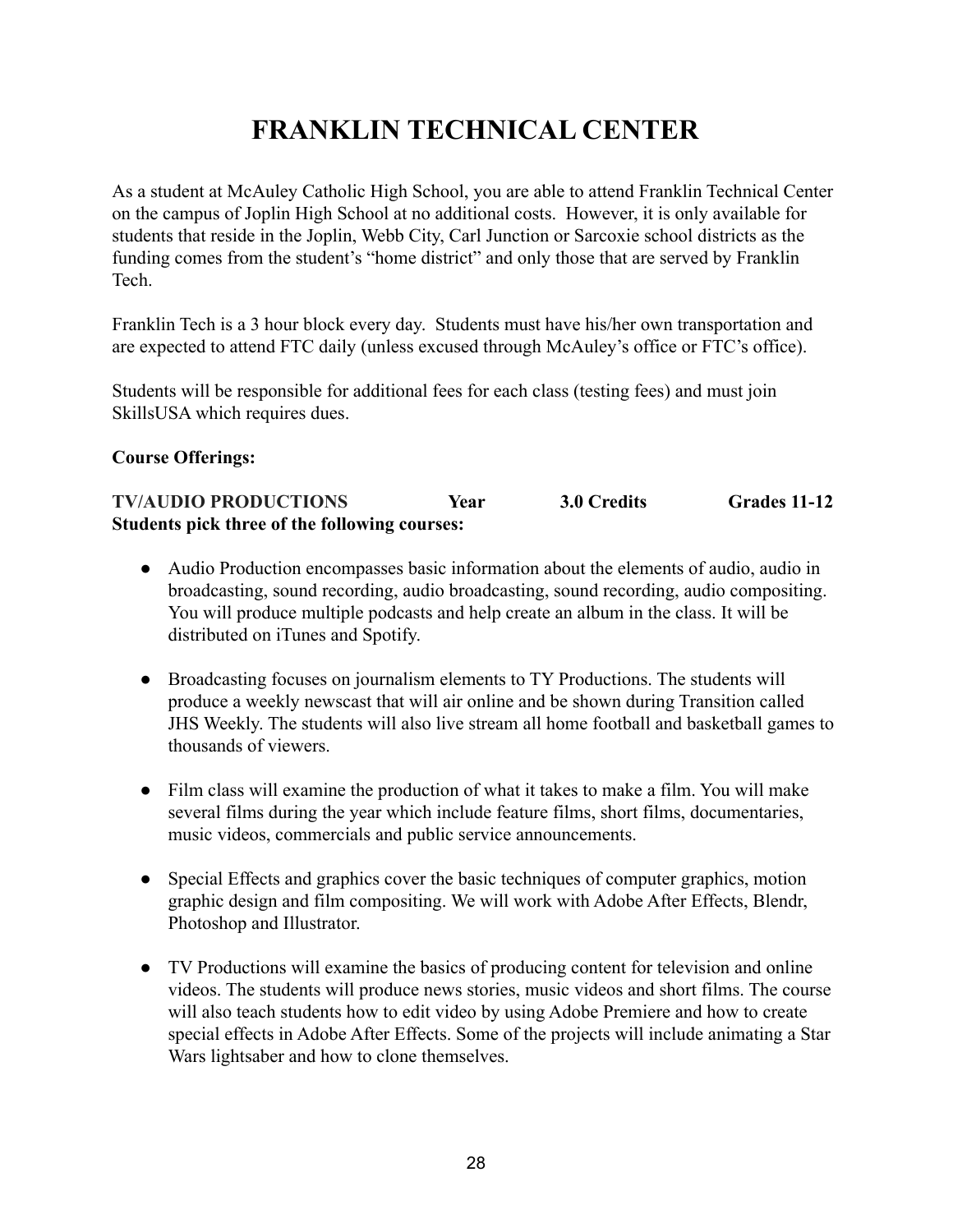● Audio engineering is an advanced class geared towards the production of musical works. Students will learn industry techniques for recording, mixing, mastering, and distributing music. This class also covers field recording techniques as well as studio etiquette as it pertains to working with performers and musicians. Students interested in learning more about the music industry or are interested in pursuing a career in audio production would greatly benefit from taking this class. Students can continue to publish their podcasts on iTunes and Spotify. Students will also learn how to do voice over narration for promotional material.

Students are required to join SkillsUSA; dues will be the responsibility of the student.

#### **PA 800 EARLY CHILDHOOD PROFESSIONS I Year 3.0 Credits Grade 11**

Students are required to complete the Missouri Department of Health and Senior Services Family Care and Safety Registry and receive a TB skin test before starting the practicum experience. In this program, students will study topics including developmental milestones; educational theorists that have contributed to education; how to create a safe and healthy learning environment; and how to plan and implement lesson plans for children birth to 3rd grade. Students will also learn instructional strategies for guiding students through learning centers such as art, block building, sensory, music, and academic areas (math, handwriting, reading, and science). Students will learn how to apply this information in a classroom setting. Students taking this class will be required to join SkillsUSA and must purchase the proper uniform to be worn in the practicum setting. Dues and uniforms will be the responsibility of the student. A "C" AVERAGE AND 90% ATTENDANCE MUST BE MAINTAINED TO BE ELIGIBLE TO ATTEND PRACTICUM EXPERIENCES.

#### **PA 900 EARLY CHILDHOOD PROFESSIONS II Year 3.0 Credits Grade 12 Prerequisite: Early Childhood Professions I**

Students are required to complete the Missouri Department of Health and Senior Services Family Care and Safety Registry and receive TB skin test before starting the practicum experience. The course will consist of general classroom activities, career exploration at various practicum sites, and mentor training at a practicum site in their specified area. Upon completion of the program, the student is prepared for an entry-level job in the early childhood field. To attend practicums, students are responsible for having proper uniform, name tag, proper shoes, TB (tuberculosis) test, transportation to and from clinical sites, and registered with the Missouri Department of Health and Senior Services Family Care Safety Registry. Students taking Early Childhood Professions are required to join SkillsUSA. A "C" AVERAGE AND 90% ATTENDANCE MUST BE MAINTAINED TO BE ELIGIBLE TO ATTEND PRACTICUM EXPERIENCES.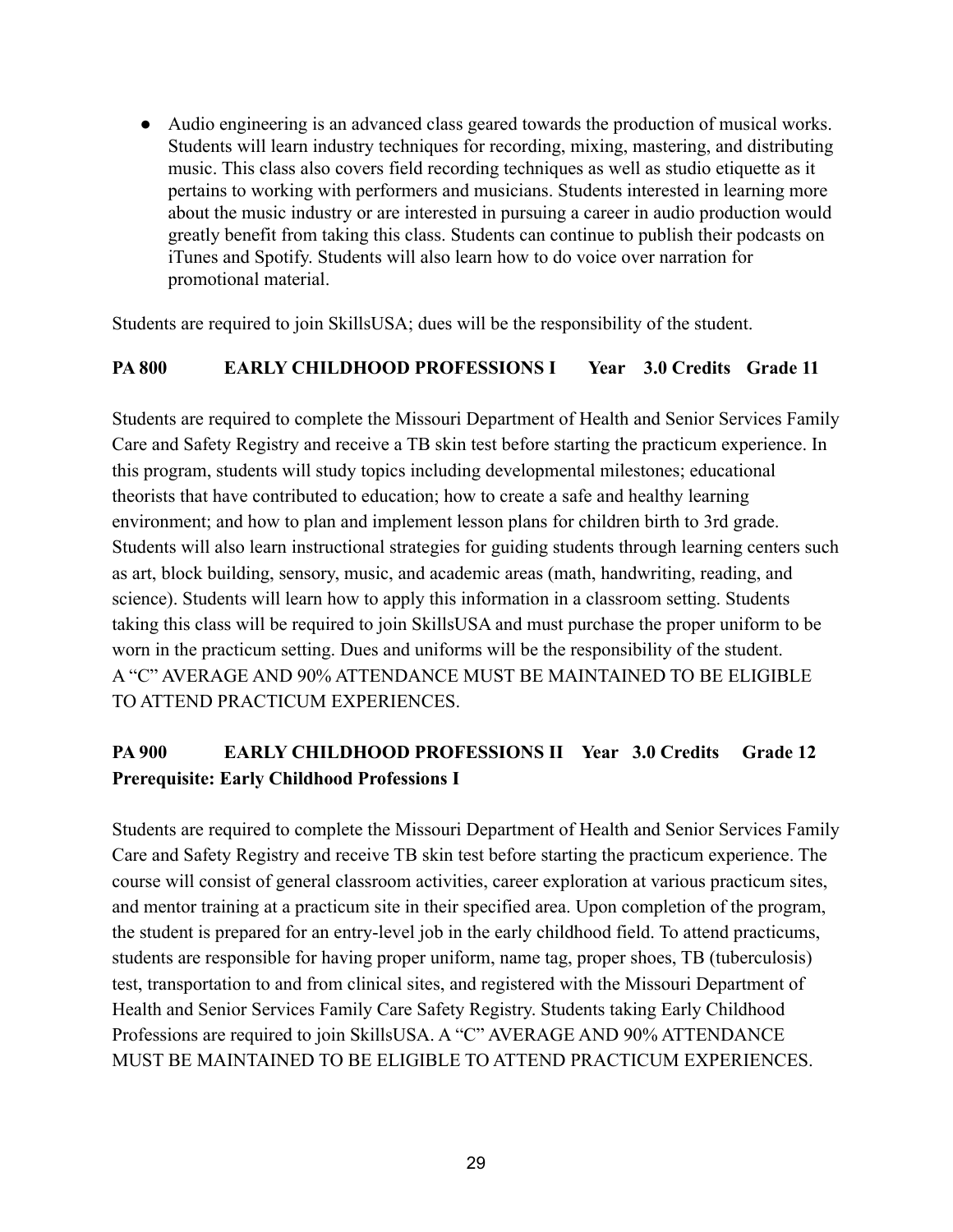**Students in both ECP I and II are responsible for the following fees:**

❏ TB Test \$20 ❏ SkillsUSA Membership \$20 ❏ Missouri Family Care Registry \$14 ❏ Uniforms \$25-50

#### **INTRODUCTION TO MEDICAL SCIENCE Year 2.0 Credits Grade 11**

Introduction to Medical Science is a program for juniors interested in pursuing a career in a healthcare field. The curriculum is designed to introduce students to the health care delivery system and to provide academic knowledge in anatomy and physiology, medical terminology, communication, infection control, safety, CPR, first aid, vital signs, and a wide range of health career opportunities. Upon successful completion of the junior year program, the student will be able to make an informed choice as to the health career pathway they want to pursue their senior year. Scrubs and proper shoes are required for the program, which will be the responsibility of the student. Students taking Health Science classes are required to join SkillsUSA; dues will be the responsibility of the student. (*This course can be taken on McAuley Campus with permission from the FTC Director though Medical Terminology on Edgenuity).*

#### **CERTIFIED NURSE ASSISTANT Year 3.0 Credits Grade 12** Dual Credit--Crowder College (7 Credit Hours--Must pay tuition to Crowder)

This course is a preparatory course to enable the student to work in a hospital, clinic, nursing home, or home health care setting, providing basic nursing care. This course will introduce the student to the health care delivery system, the health care team, medical observation, documentation and reporting techniques, and patient assessment techniques. The Missouri State Board of Nursing requires students to participate in 75 classroom hours and 100 clinical hours to be eligible to sit for the CNA certification. Upon completion of the CNA certification, students will get CPR certified and then have the option of working towards their Phlebotomy certification or job shadow at various health care facilities. To be accepted into the course the student must have 90% attendance for the previous year, a GPA of at least 2.5, and no disciplinary issues. The course is limited to 15 students per class and admission is extremely competitive. Students who have high grades and good attendance will be accepted first. Students must also participate in the JHS Drug Testing Program. Submit to a background check through the Family Care Safety Registry, which requires the individual to have and submit a copy of their social security card. If students elect, the CNA course is eligible for dual credit through Crowder College. They have the potential to earn 7 credit hours. The optional college course fee is currently \$60 per credit hour. Subject to change.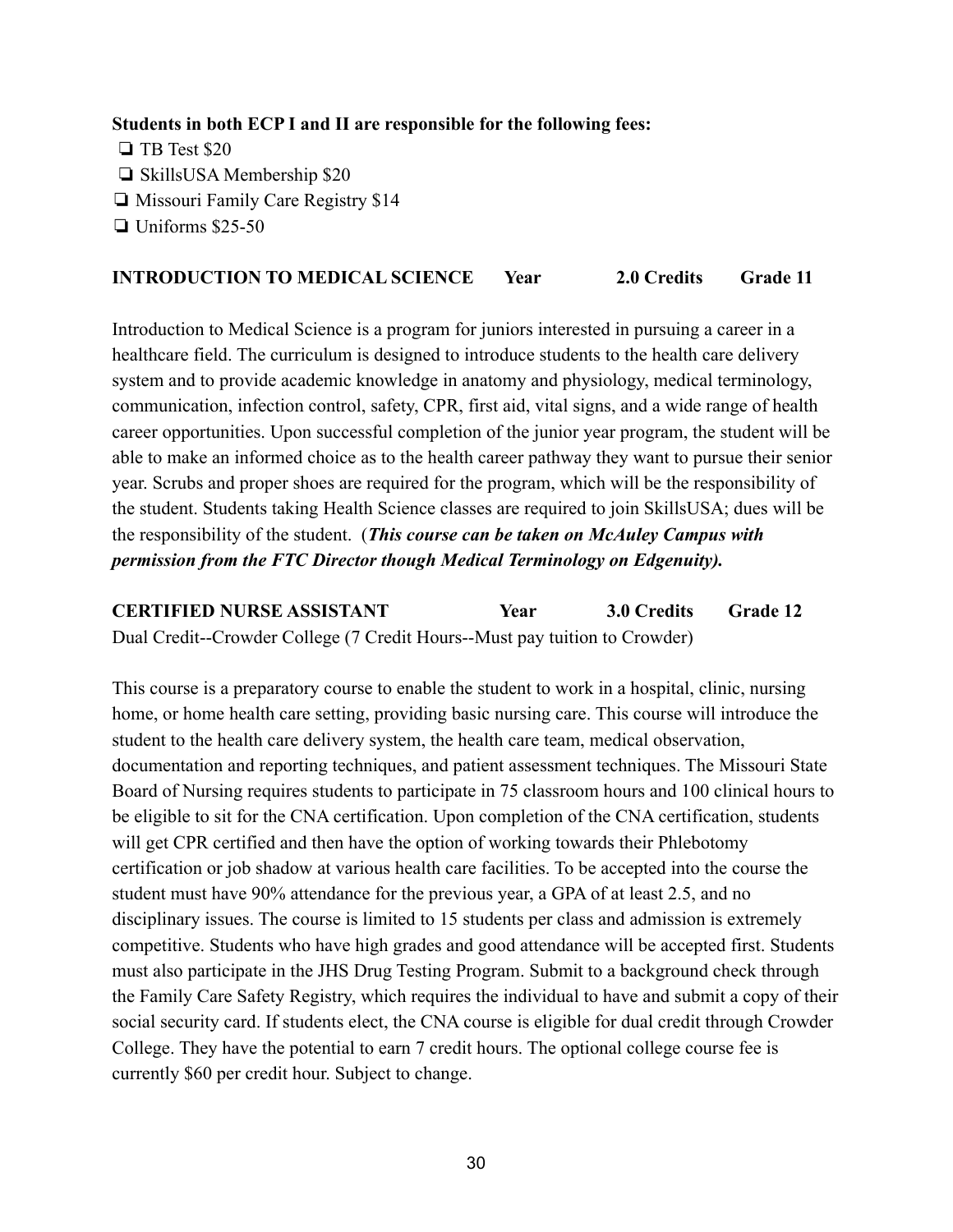Students are responsible for the following fees:

❏ TB Test \$20 ❏ SkillsUSA Membership \$20 ❏ Missouri Health Care Registry \$1 4 ❏ Gait Belt \$10 ❏ 2 Pairs of Scrubs-\$30 per set ❏ Students must also have a wrist watch with a second hand and tennis shoes to participate in clinical.

#### **CERTIFIED VETERINARY ASSISTANT Year 2.0 Credits Grade 11-12 Prerequisite: Instructor Approval**

This course covers basic veterinary knowledge with a skill set that prepares the student to assist a veterinarian. The course covers basic terminology, Zoonotic diseases, lab skills, sample collection, basic care for animals, breed identification (small and large), surgical instrument identification, surgical prep, drug administration, and professional conduct. Students taking Natural Resources classes are required to join FFA; dues will be the responsibility of the student.

**GREENHOUSE/LANDSCAPE I & II Year 2.0 Credits Grade 11-12** Dual Credit Missouri State University 1 Credit per semester (Must pay tuition to MSU) Articulated College Credit Crowder College 6 hours OR O.T.C. 8 hours **Prerequisite:** Instructor Approval.

Greenhouse/Landscape Management is a two-hour, two-year course. Course work alternates every other year, even years- landscape, odd years-greenhouse. Students in the greenhouse rotation develop the basic understanding of plant science, production of plants, identification of plants as well as greenhouse management techniques including energy management, construction, asexual and sexual propagation, growing of and marketing of the product. In the Landscape rotation students apply theory of landscape design to actual projects. Site analysis, design, plant selection and installation of new landscapes and turf are covered. This course prepares the student for a career pathway into horticulture or continuing education. The Joplin FFA is an Associate member of Missouri Nursery & Landscape Association. Students taking Natural Resource classes are required to join FFA; dues will be the responsibility of the student.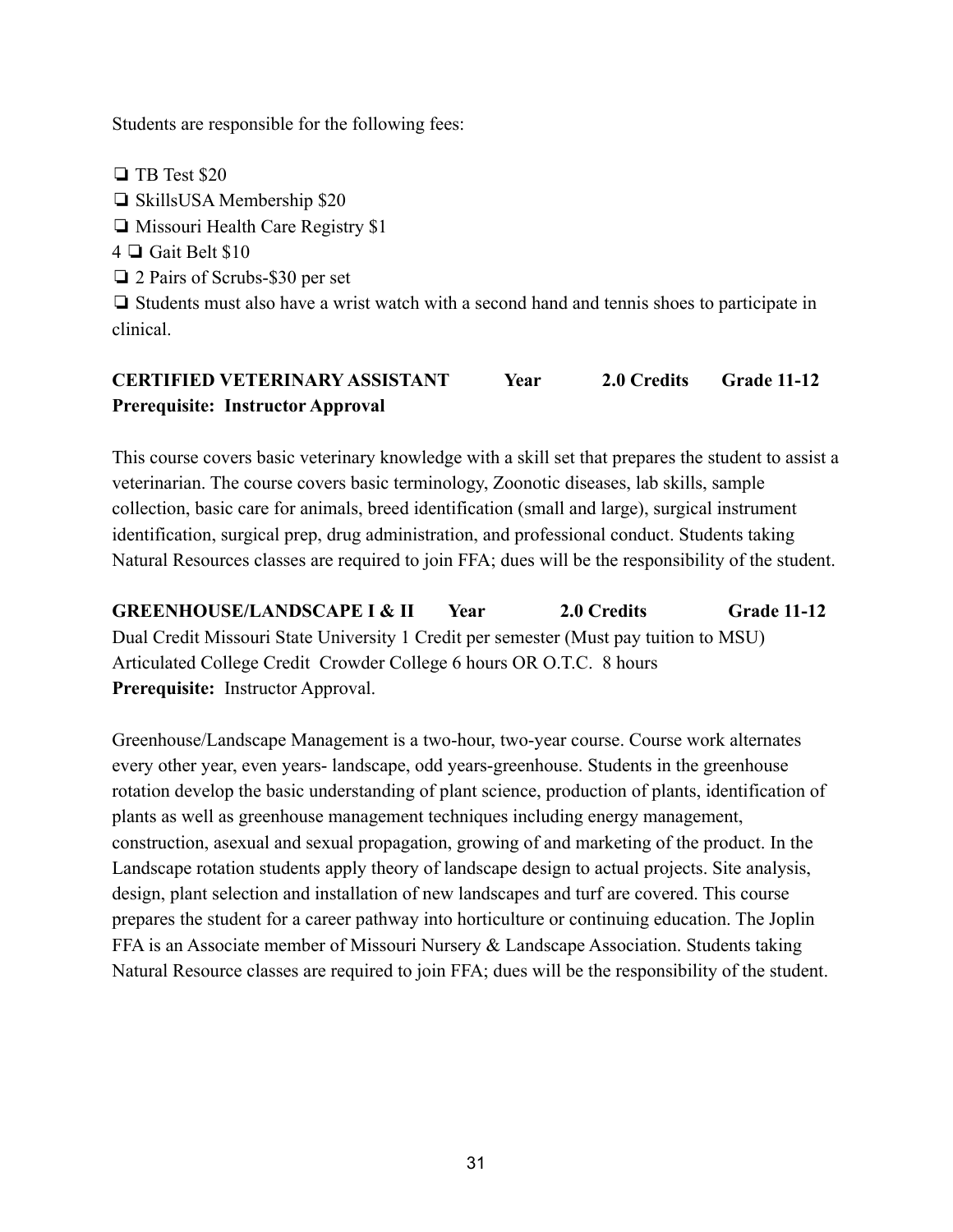#### **AUTOMATED MANUFACTURING I Year 3.0 Credits Grade 11 Prerequisite: Grade level math completed or taken concurrently.**

This program is directed towards an AAS degree in Automated Manufacturing at Crowder College utilizing the FTC manufacturing lab. Instructions will coincide with Crowder Colleges Advanced Manufacturing degree. Areas of instruction include but are not limited to OSHA safety, Precision Milling and Lathe Operations, Blueprint reading, Manufacturing math, Computer Numeric Controls, and operations in the metals, plastics, and wood technology industries, material handling and moving equipment operations. Students will receive high school and college credit in this program. Curriculum includes various sources including MSSC (Manufacturing Skills Standards Council), Fesco, Amatrol, and Fanuc Training materials. Students taking this class will be required to join SkillsUSA; dues will be the responsibility of the student.

#### **AUTOMATED MANUFACTURING II Year 3.0 Credits Grade 12 Prerequisite: Automated Manufacturing I.**

This program is directed towards an AAS degree in Automated Manufacturing at Crowder College utilizing the FTC manufacturing lab. Instructions will coincide with Crowder Colleges Advanced Manufacturing degree. Areas of instruction include but are not limited to Introduction to Virtual Welding, Industrial Electricity, Programmable Logic Controllers, Robotics, Precision Milling and Lathe Operations, Computer Numeric Controls, and operations in the metals, plastics, and wood technology industries, material handling and moving equipment operations. Students will receive high school and college credit in this program. Curriculum includes various sources including MSSC (Manufacturing Skills Standards Council), Fesco, Amatrol, and Fanuc Training materials. Students taking this class will be required to join SkillsUSA; dues will be the responsibility of the student.

**AUTO TECH I Year 3.0 Credits Grades 11-12**

A course designed for the automotive student or the practicing automotive technician and is NATEF certified. The first semester is a study of the Automotive Brake Systems and the principles involved in the braking systems of the modern automobile. Instruction is given in the skills needed to diagnose and repair braking systems. Special emphasis is given to hydraulic theory, computerized anti-lock systems and the use and application of modern test equipment in the diagnosis and repair of these systems. Second semester is Automotive Electrical Systems, this is a concentrated course in automotive electrical systems. Included is a review of basic electrical principles. Systems studied include charging, starting, ignition, lighting, and fuel. Emphasis is given to electronic ignition and electronic fuel injection. Practice is provided with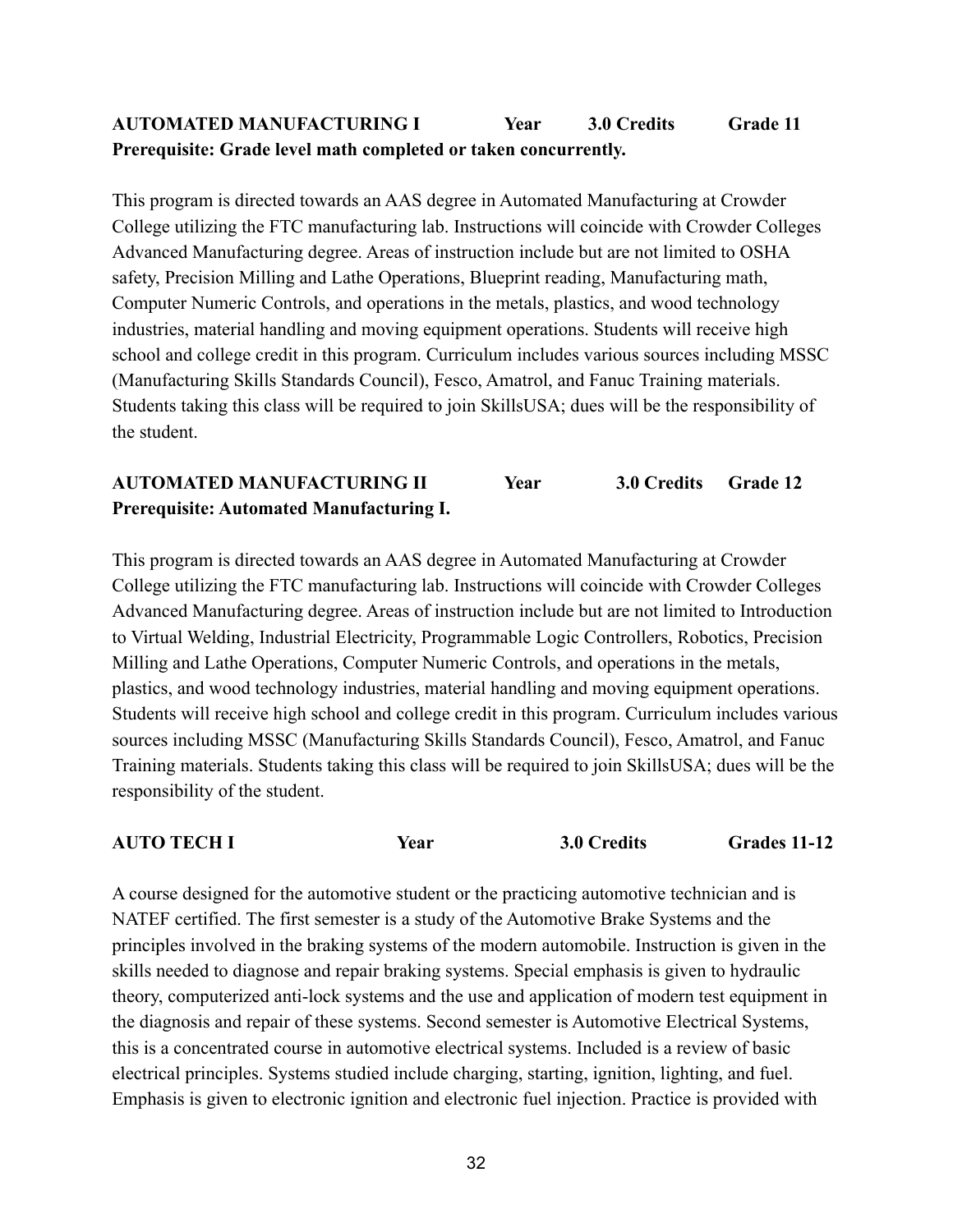live service and repair in the automotive laboratory. Students will also learn some cross-over skills related to the Diesel industry, students will apply these skills in the service and maintenance of medium-and heavy-duty trucks and other diesel-powered equipment including farm and construction equipment. Students can also earn their Sp2 safety certification. Students taking this class will be required to join SkillsUSA; dues will be the responsibility of the student as well as required work boots and coveralls. Students will have the opportunity to take the NATEF certification exam for these respective areas.

#### **AUTO TECH II Year 3.0 Credits Grades 11-12 Prerequisite: Auto Technology I**

A course designed for the automotive technology student or the practicing automotive technician and is NATEF certified. The first semester is a study in Computerized Engine Control and the principles of computerized engine control. The course will help the student/technician to grasp the operation, diagnosis and repair of these complicated systems. The use and application of modern test equipment are taught in relation to their use in the diagnosis and repair of these systems. Second Semester is Automotive Suspension and Steering. This class is a study of the principles involved in the steering and suspension mechanisms of the modern automobile. Instruction is given in the skills needed to diagnose and repair steering and suspension components, replace steering and suspension system components and alignment of the wheels. The application of modern equipment is taught in relation to its use in the repair of these systems. Students will also learn some cross-over skills related to the Diesel industry, students will apply these skills in the service and maintenance of medium-and heavy-duty trucks and other diesel-powered equipment including farm and construction equipment. Students taking this class will be required to join SkillsUSA; dues will be the responsibility of the student as well as required work boots and coveralls. Students will have the opportunity to take the NATEF certification exam for these respective areas.

#### **COLLISION REPAIR I Year 3.0 Credits Grades 11-12**

This course serves as an introduction to collision repair and incorporates selected topics from each of the three broad areas of non-structural repair, structural repair, and painting/refinishing. Students become familiar with safe practices in the shop as well as the various tools and equipment used in the trade including lifting, measuring, cleaning, and finishing devices. Steel straightening, damage analysis, and the preparation of customer estimates are also covered. Second semester continues by extending damage analysis/repair coverage to frontal impact and interior damage, exterior trim/hardware repairs, use of plastic adhesives, and advanced measurement systems. Classes are built around learning modules licensed from I-CAR (Inter-Industry Conference on Auto Collision Repair) which include both classroom and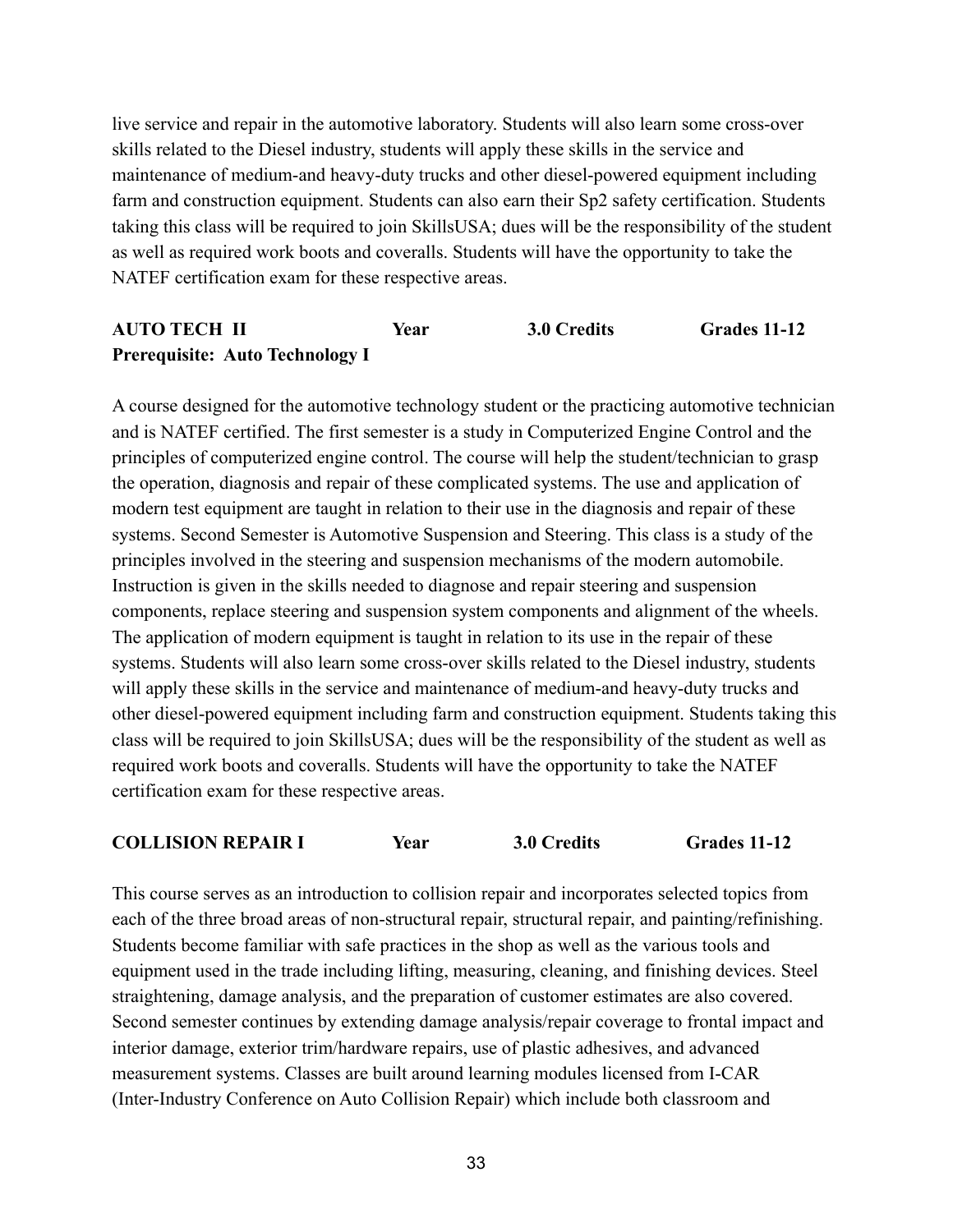hands-on shop exercises with competencies cross- indexed to ASE/NATEF (Automotive Service Excellence/National Automotive Technicians Education Foundation). Students can also earn their Sp2 safety certification. Students taking this class will be required to join SkillsUSA; dues will be the responsibility of the student.

#### **COLLISION REPAIR II Year 3.0 Credits Grade 12 Prerequisite: Collision Repair I**

This course moves into the repair of bolted-on components and other areas requiring the use of gas-metal arc welding (GMAW). Additional time is also devoted to the advanced use of body fillers and repairs to both fixed and moveable glass components. Second semester covers aligning/repairing the vehicle frame, working with aluminum body parts, and the final steps in the painting/finishing process. Finding and repairing wind noise and water leaks is also addressed. Classes are built around learning modules licensed from I-CAR (Inter-Industry Conference on Auto Collision Repair), which include both classroom and hands-on shop exercises with competencies cross-indexed to ASE/NATEF (Automotive Service Excellence/National Automotive Technicians Education Foundation). Students taking this class will be required to join SkillsUSA; dues will be the responsibility of the student.

**INTRODUCTION TO PC BASICS Year 3.0 Credits Grades 11-12** Dual Credit Crowder College (3 Credit hours--must pay tuition to Crowder)

This course covers the fundamentals of the internal PC hardware and peripheral devices ( $PC =$ "Personal Computer" = Intel- based X86 architecture), and also provides an introduction to operating system concepts. Through hands-on labs, desktop learning tools, and extensive Internet-based research, students develop critical thinking and complex problem-solving skills. Students taking this class will be required to join SkillsUSA; dues will be the responsibility of the student.

## **NETWORKING Year 3.0 Credits Grades 12 Prerequisite: Introduction to PC Basics**

Dual Credit Crowder College (3 Credit hours--must pay tuition to Crowder)

This course addresses the operating system, basic networking concepts, and PC security. The course also provides an introduction to selected additional concepts including troubleshooting methods, "help desk" or "call center" procedures, and ethical considerations in computer technology. Students will understand network design and components. Students will be prepared for the TestOut Network Pro and CompTIA Network+ N10-007 certification exam. The program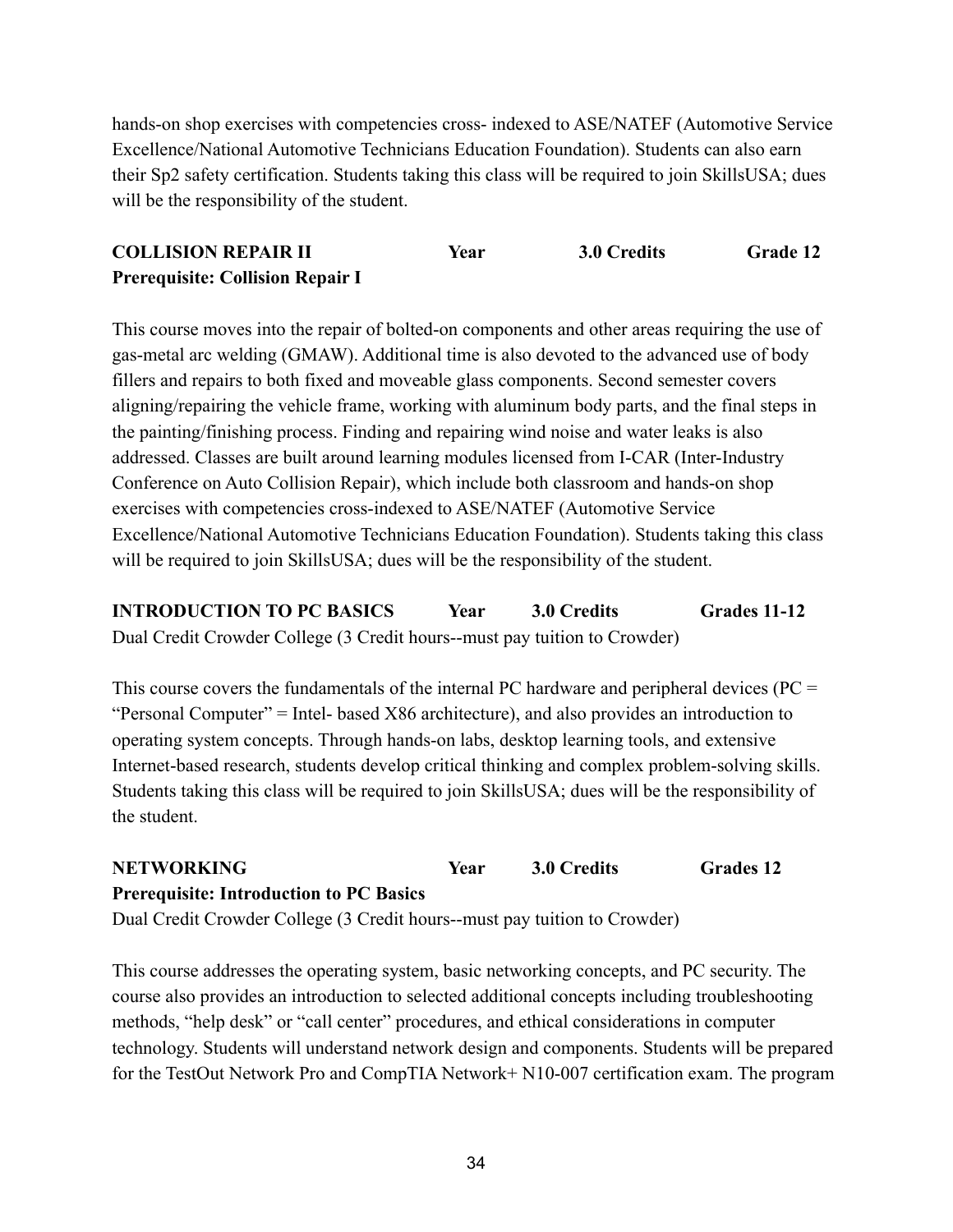focus will be on the PC Pro Certification. Students taking this class will be required to join SkillsUSA; dues will be the responsibility of the student.

#### **CONSTRUCTION I Year 3.0 Credits Grades 11-12**

This course is part of NCCER's (National Center for Construction Education and Research) and provides students with the knowledge and skills needed for employment as a carpenter. Study includes residential and commercial construction, with all phases explored and applied on a job site or in the lab. Specialized coursework includes drywall installation and finishing, blueprint reading, construction estimating, concrete, and construction materials. Students can also earn their 10-hour OSHA safety card. Students are required to provide their own work clothes and boots. Students taking this class will be required to join SkillsUSA; dues will be the responsibility of the student.

| <b>CONSTRUCTION II</b>              | Year | 3.0 Credits | <b>Grade 12</b> |
|-------------------------------------|------|-------------|-----------------|
| <b>Prerequisite: Construction I</b> |      |             |                 |

This class is encouraged to serve as team leaders for the construction "crew" of students in the Intro class. Students taking this class may have the opportunity to work in the construction industry during the summer between classes. Also covered is an introduction to the electrical trade, safety, basic circuits/theory, plus introduction to NCE ( National Electrical Code), device boxes and conduit bending/installation. Other topics covered in this portion include an introduction to the plumbing profession, safety practices, plumbing tools/math/drawings, and working with plastic pipe and fittings. Internship opportunities in commercial construction may be available during the final quarter of this program. Students are required to provide their own work clothes and boots. Students taking this class will be required to join SkillsUSA; dues will be the responsibility of the student.

**CULINARY CULINARY I Year 3.0 Credits Grades 11-12** Articulated College Credit- Ozark Technical College

Culinary Arts I is the first of two culinary classes offered at Franklin Technology Center. The class meets in a three-hour block and offers three units of credit. Culinary Arts I is an introductory course that starts students in their pursuit of a career in the field of Culinary Arts. They receive training on commercial grade kitchen equipment. They are trained in kitchen sanitation and safety. They learn the basic techniques in both cooking and baking. The students get acquainted with working in a professional kitchen environment. Students work with the community through many community service projects that provide food for many events. After they complete Culinary Arts I they are ready to continue into Culinary Arts II to pursue their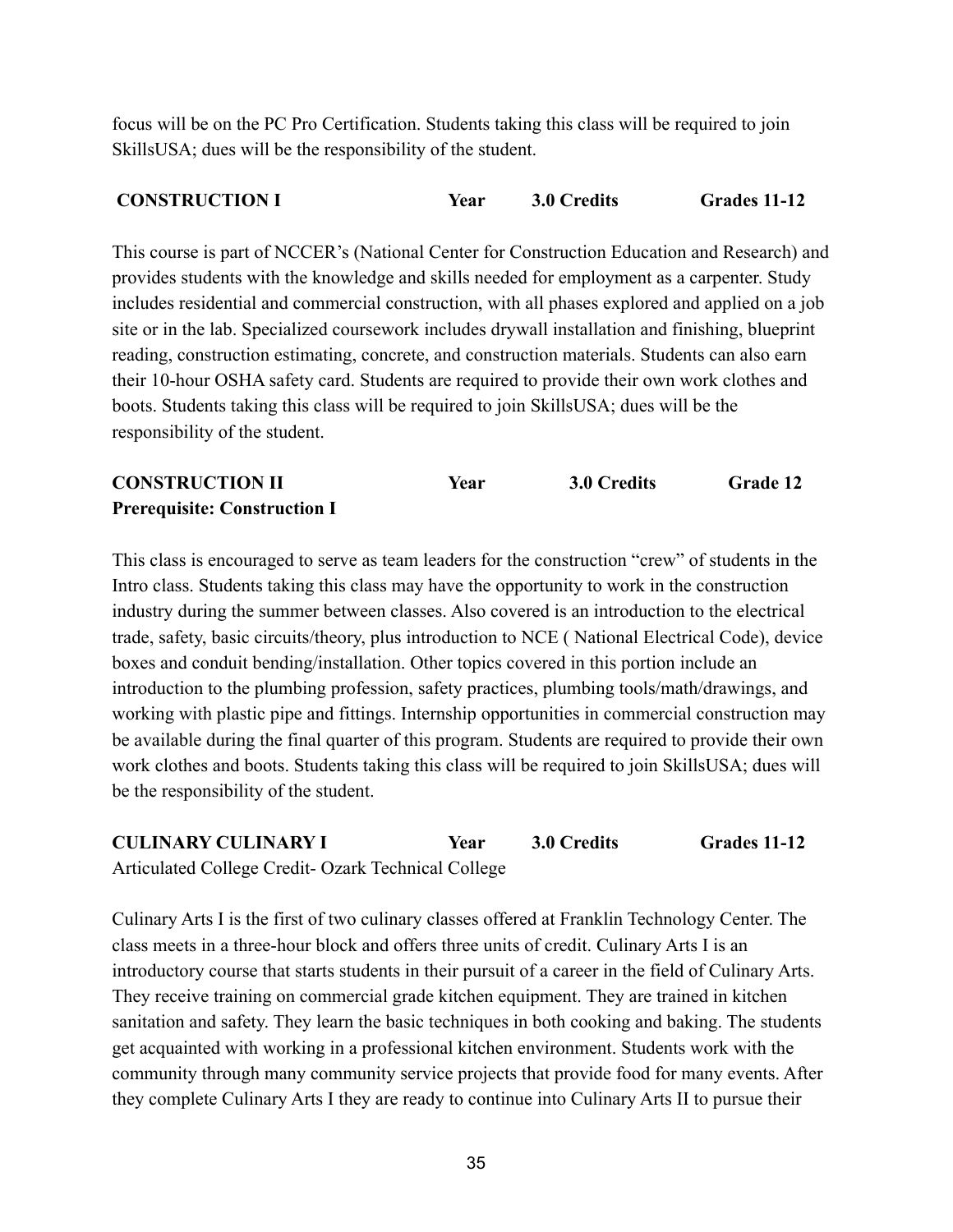Culinary Arts Certificate. Students taking this class will be required to join SkillsUSA; dues will be the responsibility of the student.

| <b>CULINARY II</b>                   | Year | 3.0 Credits | Grades 11-12                                        |
|--------------------------------------|------|-------------|-----------------------------------------------------|
| <b>Prerequisite: Culinary Arts I</b> |      |             | Articulated College Credit- Ozark Technical College |

Culinary Arts II is the second of two Culinary classes offered at Franklin Technology Center. The class meets in a three - hour block and offers three units of credit. The students in Culinary Arts II take the skills they learned in Culinary Arts I and use the skills to master more challenging techniques in both culinary and baking areas. They work with many different types of foods to develop the necessary skills in preparation and presentation techniques. The students also work with the community at several catering events through-out the year. Upon completion of both Culinary Arts I and Culinary Arts II the student will be able to earn a Certificate of Completion that will help them go into an introductory job in food service or pursue a degree in Culinary Arts or Baking. The student will obtain the necessary skills for continued growth in a world of accelerated change in a competitive world market. Students taking this class will be required to join SkillsUSA; dues will be the responsibility of the student.

#### **ENGINEERING GRAPHICS I Year 2.0 Credits Grade 11 Prerequisite: Algebra 1 is required Geometry is HIGHLY RECOMMENDED (can be taken concurrently)**

Dual Credit Crowder College (6 Credit hours--must pay tuition to Crowder)

This is a basic introductory course in the fundamentals of engineering drawing. This course is designed to build a strong foundation in the practices and principles of engineering drawings that includes: routine engineering and drafting department customs, standard engineering and drafting terminology, use and care of drawing equipment, instruments and materials, the alphabet of lines conventions, the use of various measures (scales), and freehand sketching and lettering. The student gains practical experience in geometric construction, size and shape description, orthographic projection methods, dimensioning, basic industrial manufacturing processes, and reproductions processes. Students will be exposed to mechanical, architectural and civil engineering drawing requirements. In addition, computer-aided engineering drawing and design are introduced in this course work. Students taking this class are required to join SkillsUSA; dues will be the responsibility of the student. Articulated Credit with Ozark Technical College. American Drafting and Design (ADDA) Industry Recognized Credential may be earned after successful completion of the second course.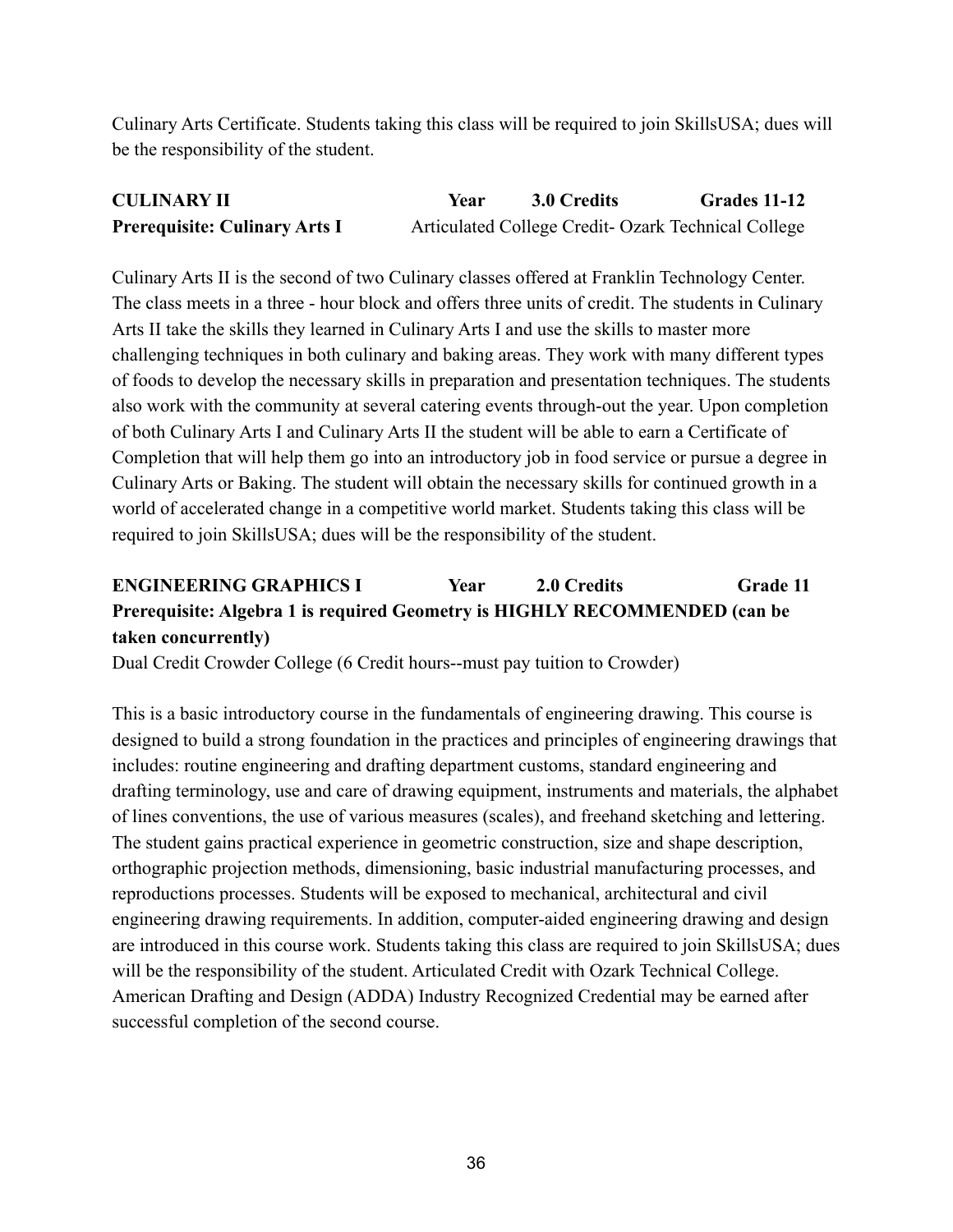### **ENGINEERING GRAPHICS II--Architecture Year 2.0 Credits Grade 12 Prerequisite: Engineering Graphics I**

Dual Credit Crowder College (6 Credit hours--must pay tuition to Crowder)

Introduction to residential and commercial architectural design and drafting. Course includes both residential and commercial construction materials and methods, building codes, site selection, home styles, foundation plan, floor plan, electrical and plumbing plans, roof plan, elevations and wall sections, framing, stairs, architectural dimensioning and notations, window and door schedules, energy efficiency and community considerations. An emphasis will be placed on design. A complete drawing set will be produced using CADD. In addition, computer-aided drawing and design and 3-D modeling are introduced in this course work. Students taking this class are required to join SkillsUSA; dues will be the responsibility of the student. Articulated Credit with Ozark Technical College. American Drafting and Design (ADDA) Industry Recognized Credential may be earned after successful completion of the second course.

#### **ENGINEERING GRAPHICS II - Mechanical Year 2.0 Credits Grade 12 Prerequisite: Engineering Graphics I.**

Dual Credit Crowder College (6 Credit hours--must pay tuition to Crowder)

This is a basic introductory course in the fundamentals of engineering drawing. This course is designed to build a strong foundation in the practices and principles of mechanical engineering drawing that includes: Engineering and Design Process, routine engineering and drafting department customs, standard engineering and drafting terminology, dimensioning and tolerancing - GD&T, basic welding symbols, basic math-Drafting math-geometry. The student gains practical experience in projection methods, sectional views, auxiliary views, pictorial views, dimensioning, basic industrial manufacturing processes, and reproduction processes. In addition, computer-aided engineering drawing and design and 3-D modeling are introduced in this course work. Students taking this class are required to join SkillsUSA; dues will be the responsibility of the student. Articulated Credit with Ozark Technical College. American Drafting and Design (ADDA) Industry Recognized Credential may be earned after successful completion of the second course.

#### **HEATING, VENTILATION, AIR CONDITIONING & REFRIGERATION (HVAC I) Year 3.0 Credits Grade 11** Articulated College Credit – Ozarks Technical Community College

This course will prepare the student to enter this occupation as a beginning service apprentice technician. Instructions will include proper use of electric drills, pipe cutters and benders,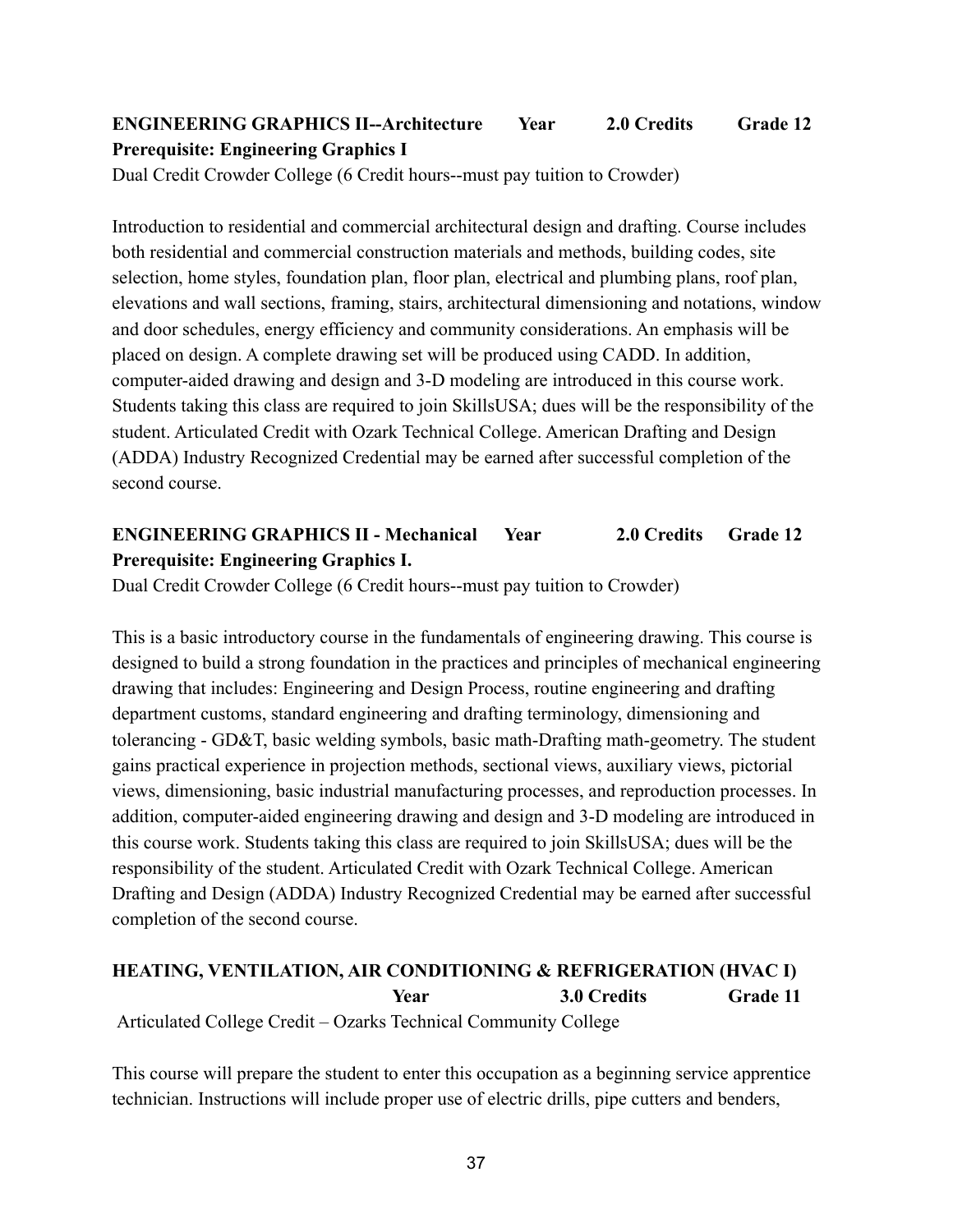acetylene torches and testing devices such as refrigerant gauges and ammeters. Students will learn to install and repair equipment ranging in size from small window air conditioners to domestic refrigerators and commercial refrigeration systems. The program will focus on the installation of new equipment including placing motors, compressors, or absorption equipment evaporators and other components in place following blueprints and design specifications. Students also learn to recover and recycle refrigerant to meet EPA requirements. Franklin Technology Center is an approved EPA training and testing site for VGI clean air certification. Students taking Trade and Technical classes are required to join SkillsUSA; dues will be the responsibility of the student.

**HVAC II Year 3.0 Credits Grade 12 Prerequisite: HVAC I** Articulated College Credit – Ozarks Technical Community College

This class will allow students to master all hand tools, oxy acetylene torches, propane and testing devices utilized in the field. Students will learn to install & repair equipment ranging from window A/C units to domestic refrigerators and commercial refrigeration systems. Students will also learn to recover and recycle refrigerants to meet EPA requirements. Other electrical topics covered in this portion include raceways/fittings, conductors/ cables, electrical drawings, residential services, and test equipment. Students can also earn their EPA Licensure during this time. Other topics covered in this portion include an introduction to the plumbing profession, safety practices, plumbing tools/math/drawings, and working with plastic pipe and fittings. Students taking this class will be required to join SkillsUSA; dues will be the responsibility of the student.

**WELDING I Year 3.0 Credits Grade 11** Dual Credit Crowder College (6 Credit hours--must pay tuition to Crowder)

This course is designed to introduce the student to the basic operation of Shielded Metal Arc Welding-SMAW ("Stick" Welding) formerly known as "Stick" welding or traditional ARC welding, Gas Metal Arc Welding (formerly M.I.G. Welding), Gas Tungsten Arc Welding (formerly T.I.G. Welding) and Thermal Cutting. This course is designed to provide the concepts, procedures, and operational hands-on practice necessary to perform different welding. Students can also earn their 10-hour OSHA safety card. Students are required to provide their own appropriate work clothes, shoes, and eye protection. Students taking this class will be required to join SkillsUSA; dues will be the responsibility of the student.